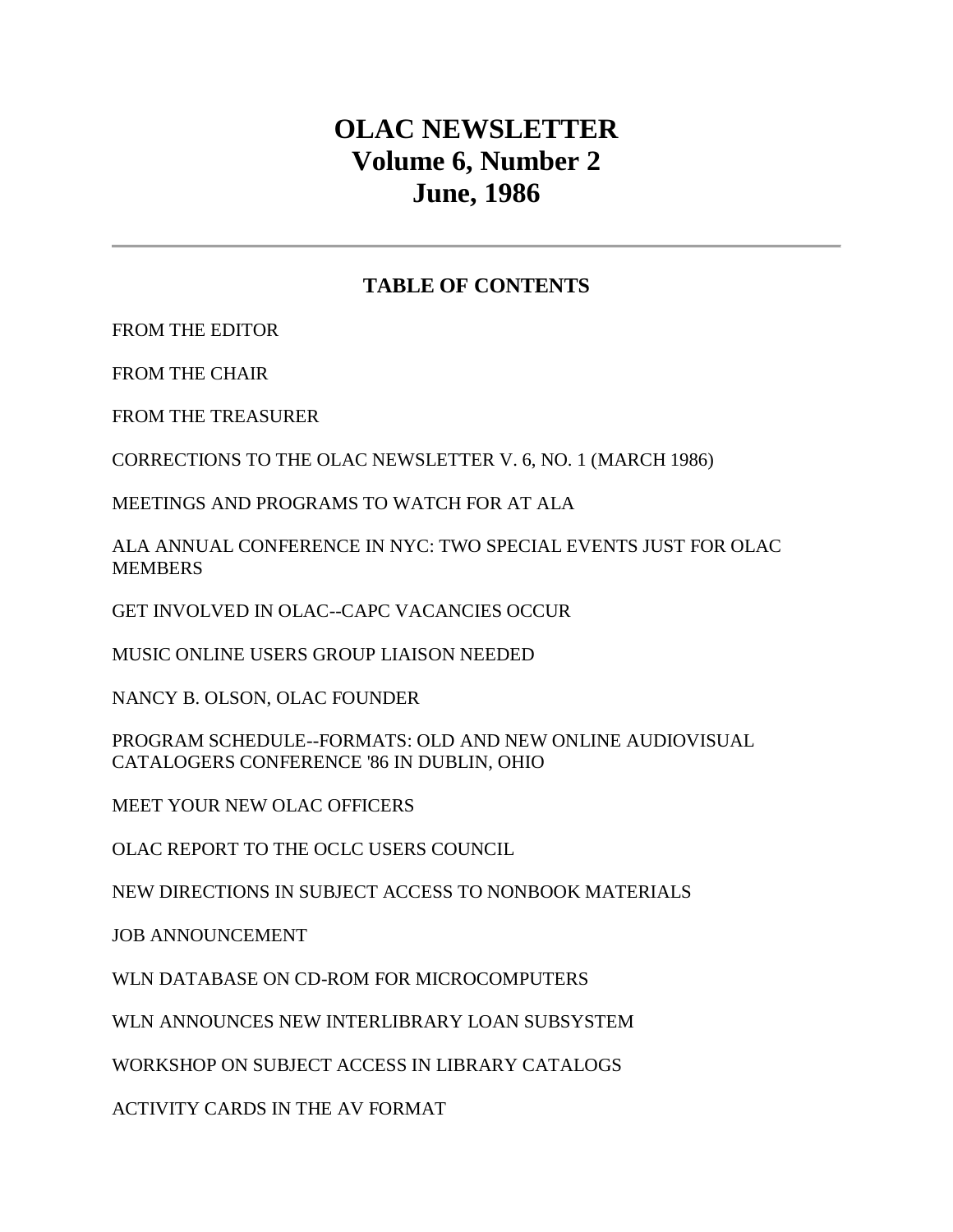### [BOOK REVIEWS](http://ublib.buffalo.edu/libraries/units/cts/olac/newsletters/june86.html#reviews)

[QUESTIONS AND ANSWERS](http://ublib.buffalo.edu/libraries/units/cts/olac/newsletters/june86.html#q&a)

### [MEMBERSHIP APPLICATION FORM](http://ublib.buffalo.edu/libraries/units/cts/olac/newsletters/june86.html#form)

## **FROM THE EDITOR**

This issue looks forward to an exciting and productive ALA conference in New York. Two programs, in particular, are highlighted in this issue: the OLAC program, "A Return to the Scene of the Crime" and the program co-sponsored by RTSD AV titled ["New Directions in Subject](http://ublib.buffalo.edu/libraries/units/cts/olac/newsletters/june86.html#nonbook)  [Access to Nonbook Materials."](http://ublib.buffalo.edu/libraries/units/cts/olac/newsletters/june86.html#nonbook)

The OLAC program, on Tuesday, July 1 from 9-11 am, will celebrate OLAC's founding in New York 6 years ago and will honor OLAC's founder, Nancy B. Olson. In conjunction with this, the newsletter is featuring a [tribute to Nancy Olson b](http://ublib.buffalo.edu/libraries/units/cts/olac/newsletters/june86.html#olson)y Sheila Intner.

To prepare you for an informative program on subject access, this issue contains two [reviews](http://ublib.buffalo.edu/libraries/units/cts/olac/newsletters/june86.html#reviews) of subject access books and a report from a [subject cataloging workshop,](http://ublib.buffalo.edu/libraries/units/cts/olac/newsletters/june86.html#workshop) as well as more information on the [RTSD AV program,](http://ublib.buffalo.edu/libraries/units/cts/olac/newsletters/june86.html#nonbook) to be held on Saturday, June 28, 9:30 am-12:30 pm.

I'd also like to call your attention to the [complete program](http://ublib.buffalo.edu/libraries/units/cts/olac/newsletters/june86.html#schedule) for the upcoming OLAC conference in November at OCLC. The conference, "Formats: Old and New" looks very exciting. Registration and room reservation forms a re included in this issue.

Also in this issue are two [news items](http://ublib.buffalo.edu/libraries/units/cts/olac/newsletters/june86.html#wln) about the Western Library Network (WLN). Both items were submitted by Bobbie DeCoster, News and Articles Editor. We are fortunate to have an editor from a WLN-member library, and we lo ok forward to more reports in the future.

Finally, I have received several compliments on the last issue's layout and appearance. I'm pleased to have the opportunity to congratulate Production Editor Sharon Grieggs Almquist on the newsletter's stylish and professional look.

Grace Agnew Editor-in-Chief

## **FROM THE CHAIR Katha D. Massey**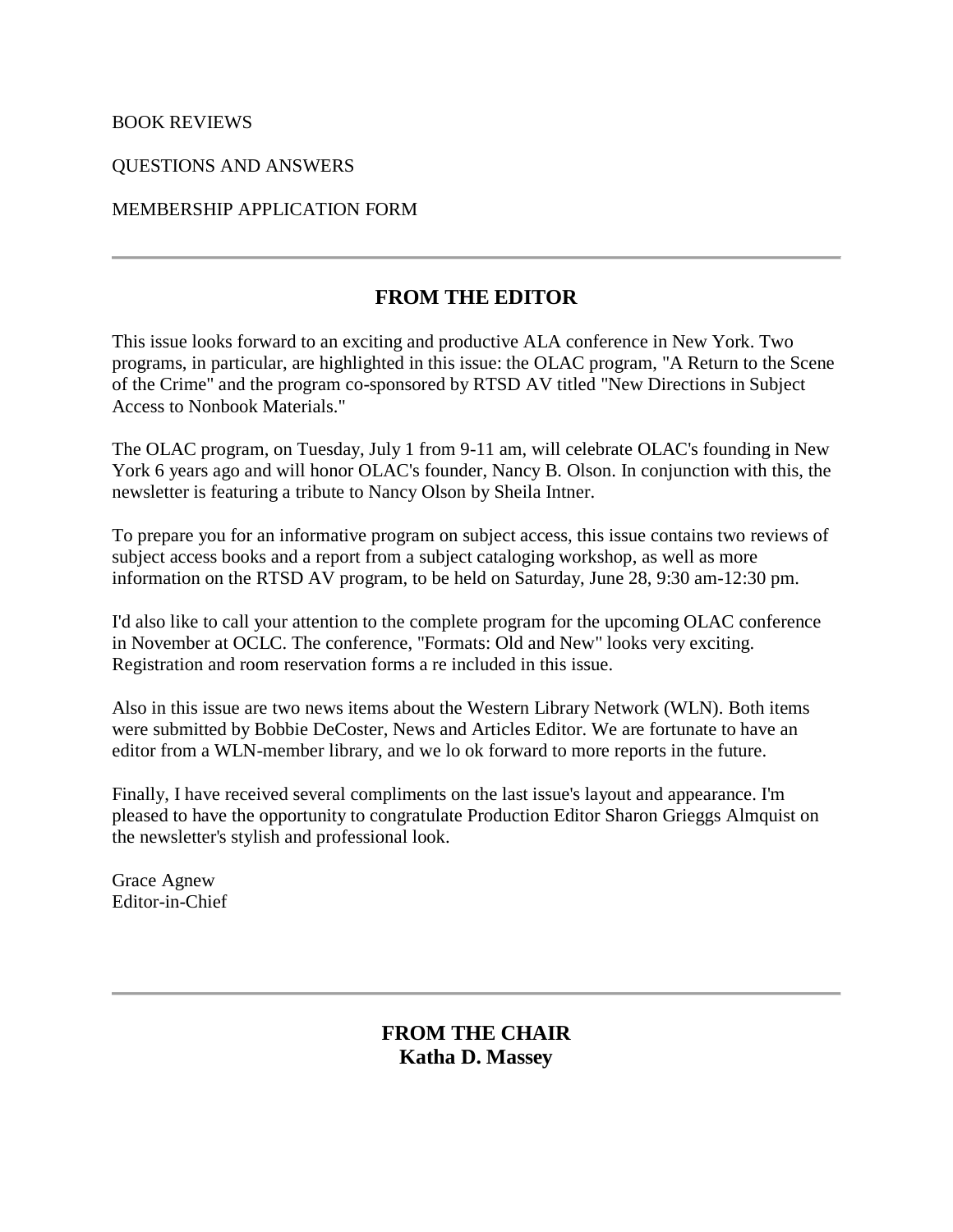In just a few short weeks, OLAC for the first time since its inception will be meeting in New York City. Nancy Olson and a small group of concerned a/v catalogers came together in New York in June of 1980 to discuss how communication and cooperation in relation to the cataloging of these diverse materials could be increased. The founding of OLAC resulted, and what a difference it has made to us all! A special program is being planned for Tuesday, July 1, from 9-11 a.m. to review the accomplishments of OLAC during its six-year history and to honor Nancy as its founder and guiding light! Please plan to attend and share in the reminiscing! Other meetings planned are the OLAC/CAPC meeting (chaired by Verna Urbanski) on Friday, June 27, from 8-10 p.m.; the OLAC membership and business meeting on Saturday, June 28, from 8-10 p.m.; and the OLAC Executive Board meeting on Sunday, June 29, from 8-10 p.m. I hope to see you there.

The plans for the OLAC Conference to be held November 6-7, 1986, at OCLC are firming up nicely under the capable guidance of the Program Chair, Barbara Ritchie, and her Program Committee. Registration and program information is included elsewhere in this issue of the *Newsletter*. The conference will offer a blend of workshops, keynote speakers, tours of local libraries, and, of course, the opportunity to see firsthand OCLC headquarters. OCLC is providing OLAC with many benefits for which we are most grateful. Sign up early and be with us in November!

## **FROM THE TREASURER Catherine Leonardi**

| Reporting period:<br>January 27, 1986 through April 16, 1986                                              |                                  |
|-----------------------------------------------------------------------------------------------------------|----------------------------------|
| Account balance January 27, 1986                                                                          | \$5,279.23                       |
| <b>INCOME</b>                                                                                             |                                  |
| New memberships<br>Renewal memberships<br>Interest on regular account<br>Back issue                       | 85.00<br>497.00<br>85.25<br>2.50 |
| <b>TOTAL INCOME</b>                                                                                       | S.<br>669.75                     |
| <b>TOTAL</b>                                                                                              | \$5,948.98                       |
| <b>EXPENSES</b>                                                                                           |                                  |
| Newsletter v. 6, no. 1<br>(includes \$50. editor stipend)<br>ALA midwinter room fees<br>Treasurer postage | 687.93<br>90.00<br>15.17         |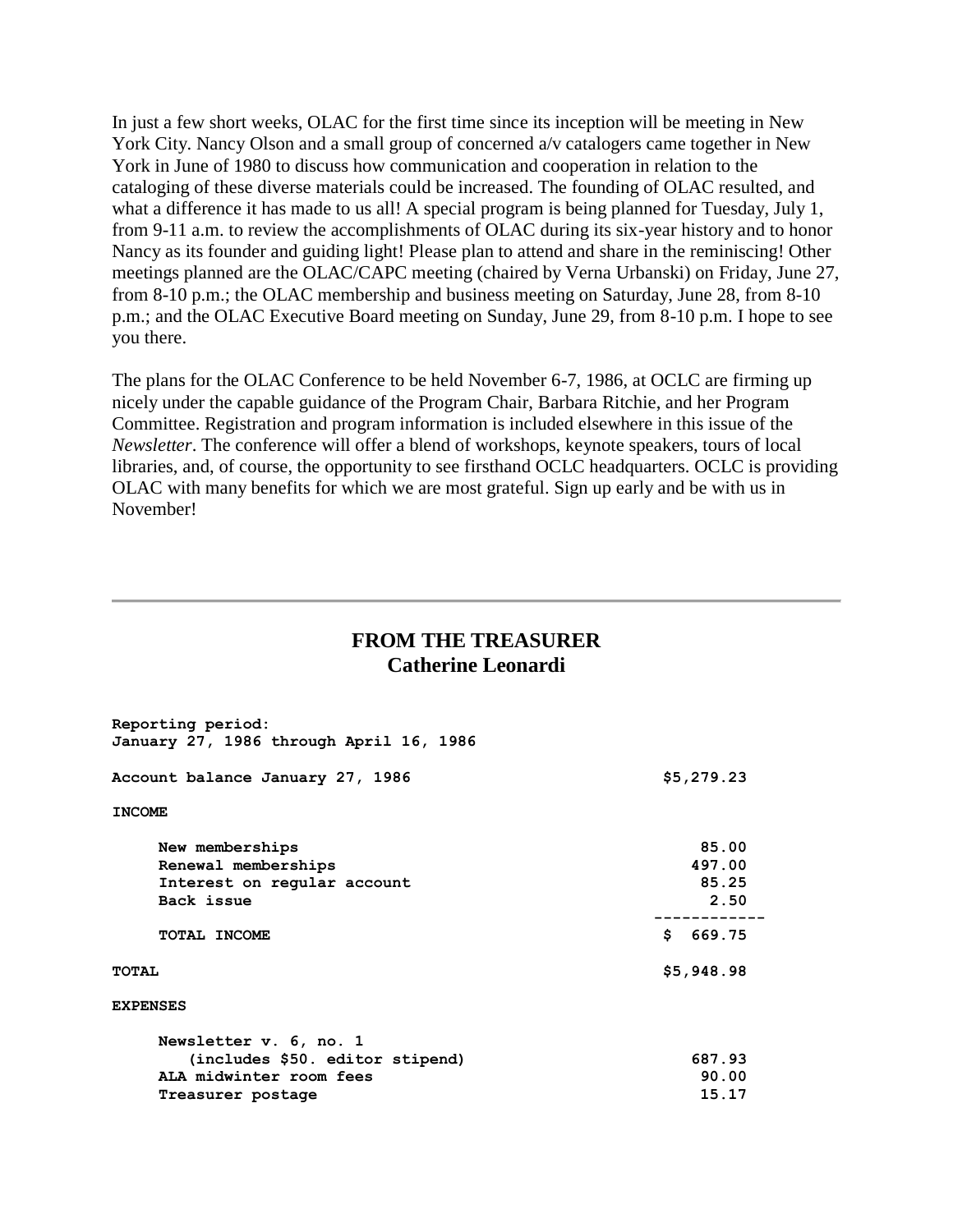| CAPC envelopes                                              | 8.50                   |
|-------------------------------------------------------------|------------------------|
| <b>TOTAL EXPENSES</b>                                       | \$<br>801.60           |
| Additional funds into CD account                            | 719.93                 |
| TOTAL                                                       | \$1,521.53             |
| Account Balance April 16, 1986<br>CD at 7.0% matures 7/9/86 | \$4,427.45<br>5,000.00 |
| TOTAL OLAC ASSETS                                           | \$9,427.45             |
| 519<br><b>CURRENT MEMBERSHIP</b>                            |                        |

## **CORRECTIONS TO THE** *OLAC NEWSLETTER***, V. 6, NO. 1 (MARCH 1986)**

### **[P. 9,](http://ublib.buffalo.edu/libraries/units/cts/olac/newsletters/mar86.html#p9) RLIN report to the Midwinter OLAC Business Meeting:**

LC-MARC music tapes were first loaded in RLIN in March 1985.

In August 1985, the RLIN maps file was clustered. In September 1985, with the implementation of MFBD updates 9/11, the renamed Visual Materials was also a clustered file.

Tapes of LC's "early notice" and "change message" authority records were loaded just prior to the implementation of LSP. Now such records are included in the daily LSP transactions and loaded into the file.

### **[P. 23.](http://ublib.buffalo.edu/libraries/units/cts/olac/newsletters/mar86.html#p23) RTSD Audiovisual Committee Meeting minutes:**

The RTSD Resources Section Bookdealer-Library Relations Committee is being moved up to a division level committee status and changing its name to the Vendor/Publisher-Library Relations Committee.

### **MEETINGS AND PROGRAMS TO WATCH FOR AT ALA**

**FRIDAY, June 27**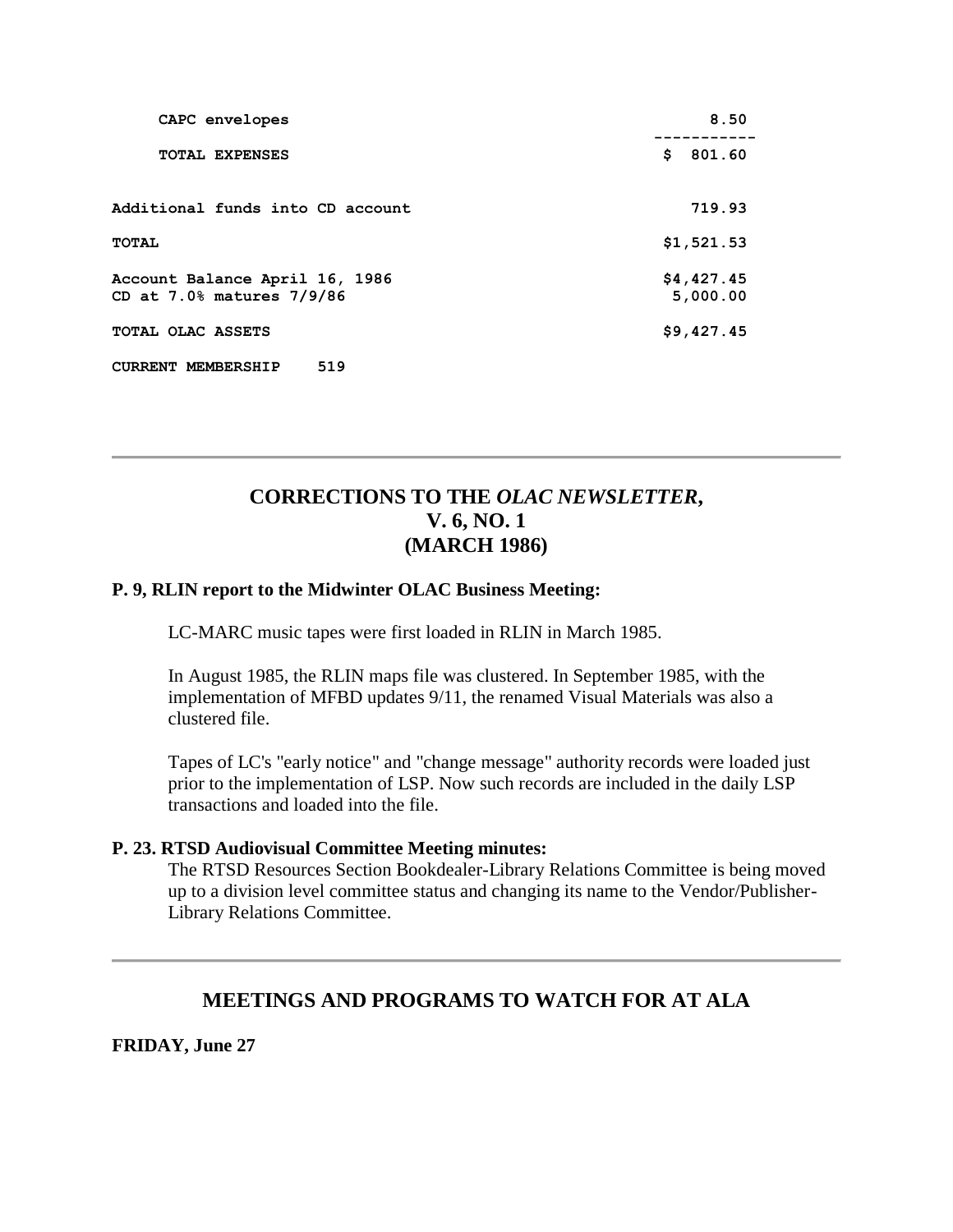### **1 p.m. - 5 p.m.**

RTSD Audiovisual Committee Tours of the Museum of Holography and the Museum of Modern Art, Dept. of Film Participation is limited; see *OLAC Newsletter*, [v. 6, no. 1 \(March 1986\)](http://ublib.buffalo.edu/libraries/units/cts/olac/newsletters/mar86.html#nytours) for details

### **8 p.m. - 10 p.m.**

OLAC/CAPC (Cataloging Policy Committee) Hilton, Lardner Room

### **SATURDAY, June 28**

### **9:30 a.m. - 12:30 p.m.**

RTSD Audiovisual Committee New Directions in Subject Access to Nonbook Materials - - see [announcement](http://ublib.buffalo.edu/libraries/units/cts/olac/newsletters/june86.html#nonbook) elsewhere in this issue of the newsletter Convention Center, Room 1E-12/13

#### **2 p.m. - 4 p.m.**

Library and Information Technology Association An Overview of Optical Technology Hilton, Mercury Ballroom

#### **2 p.m. - 4 p.m.**

YASD Selected Films for Young Adults Committee Films! Films! Films! Omni Hotel, Forum Room

### **8 p.m. - 10 p.m.**

OLAC Membership Meeting Sheraton Centre, Senate Room

### **SUNDAY, June 29**

**9:30 a.m. - 11 a.m.** ACRL Audiovisual Committee Hearing - on proposed revision of "Guidelines for Audiovisual Services in Academic Libraries" Convention Center, Room 1A-03

**2 p.m. - 4 p.m.** ACRL Anthropology and Sociology Section Images and Views: Retrieving Information from Photographs Omni Hotel, Forum Room

#### **2 p.m. - 4 p.m.**

Map and Geography Round Table Antiquarian Dealers, Antiquarian Maps and the Non-Antiquarian Collection Convention Center, Room 1E-03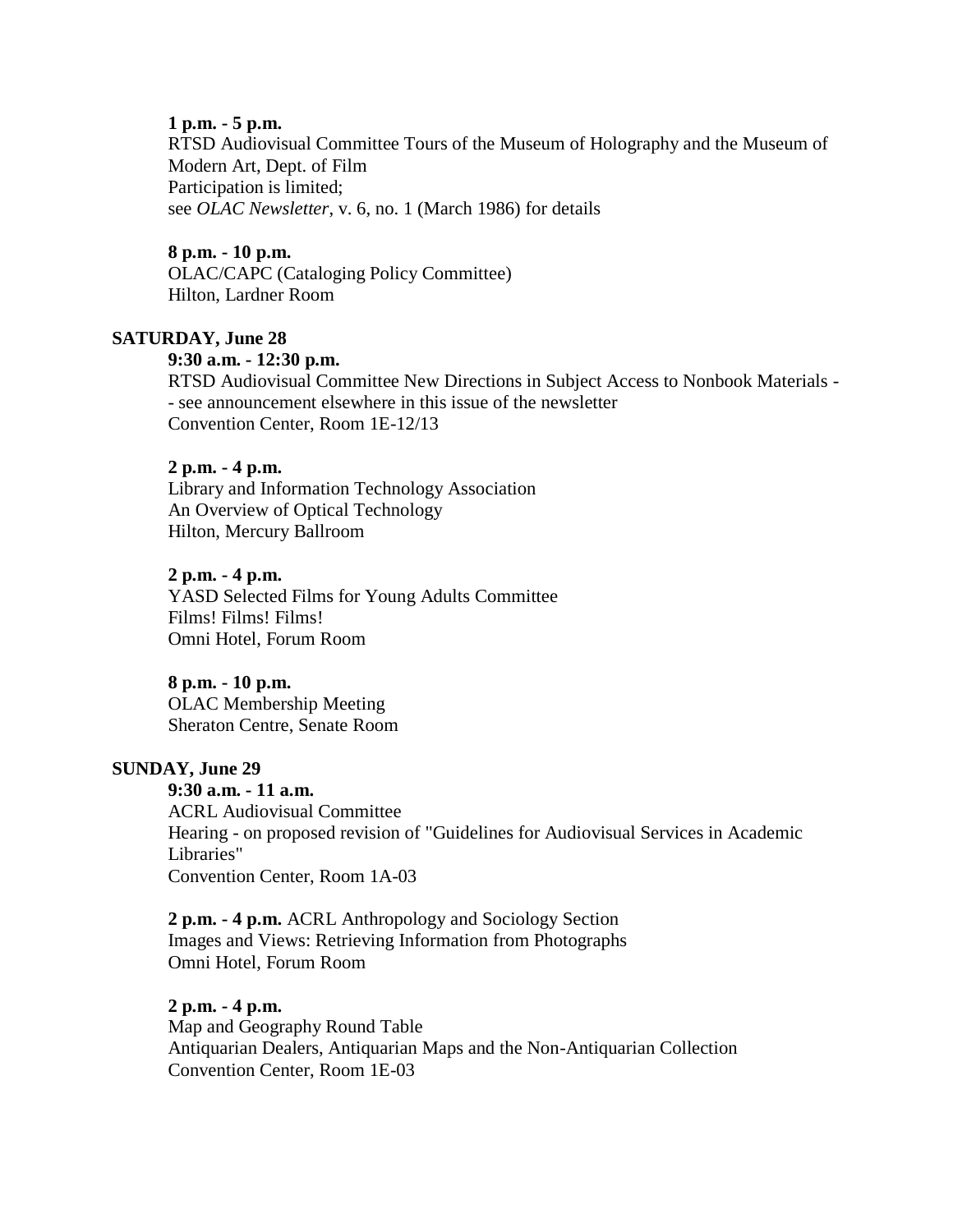**2 p.m. - 5:30 p.m.** PLA Audiovisual Committee Vision Showcase I Hilton, Rendezvous Trianon Room

**8 p.m. - 10 p.m.** OLAC Board Meeting Marriott, O'Neil Room

#### **MONDAY, June 30**

### **9:30 a.m. - 12:00 p.m.**

RASD History Section From Daguerrotype to Video Disc: Photographic Images in Library Collections Lincoln Center Museum of the Performing Arts, Bruno Waiter Auditorium

#### **2 p.m. - 5:30 p.m.**

PLA Audiovisual Committee Vision Showcase II Hilton, Rendezvous Trianon Room

#### **TUESDAY, July 1**

### **8 a.m. - 12:30 p.m.**

AASL Video Communications Committee Video Showcase: The Best of the Best Convention Center, Room 1E-02

### **9 a.m. - 11:00 a.m.**

OLAC Program Meeting "A Return to the Scene of the Crime" Sheraton Centre, Versailles Terrace

Editor's note: Information about CC:DA and MARBI meetings were not available when this issue went to press. Be sure to check your conference program for information about meetings of these important committees.

## **ALA ANNUAL CONFERENCE IN NYC: TWO SPECIAL EVENTS JUST FOR OLAC MEMBERS**

Nadine Covert of the Critical Inventory of Art on Film and Priscilla Farah of the Metropolitan Museum of Art's Photograph and Slide Library have each graciously agreed to let OLAC members visit their facilities during ALA in New York.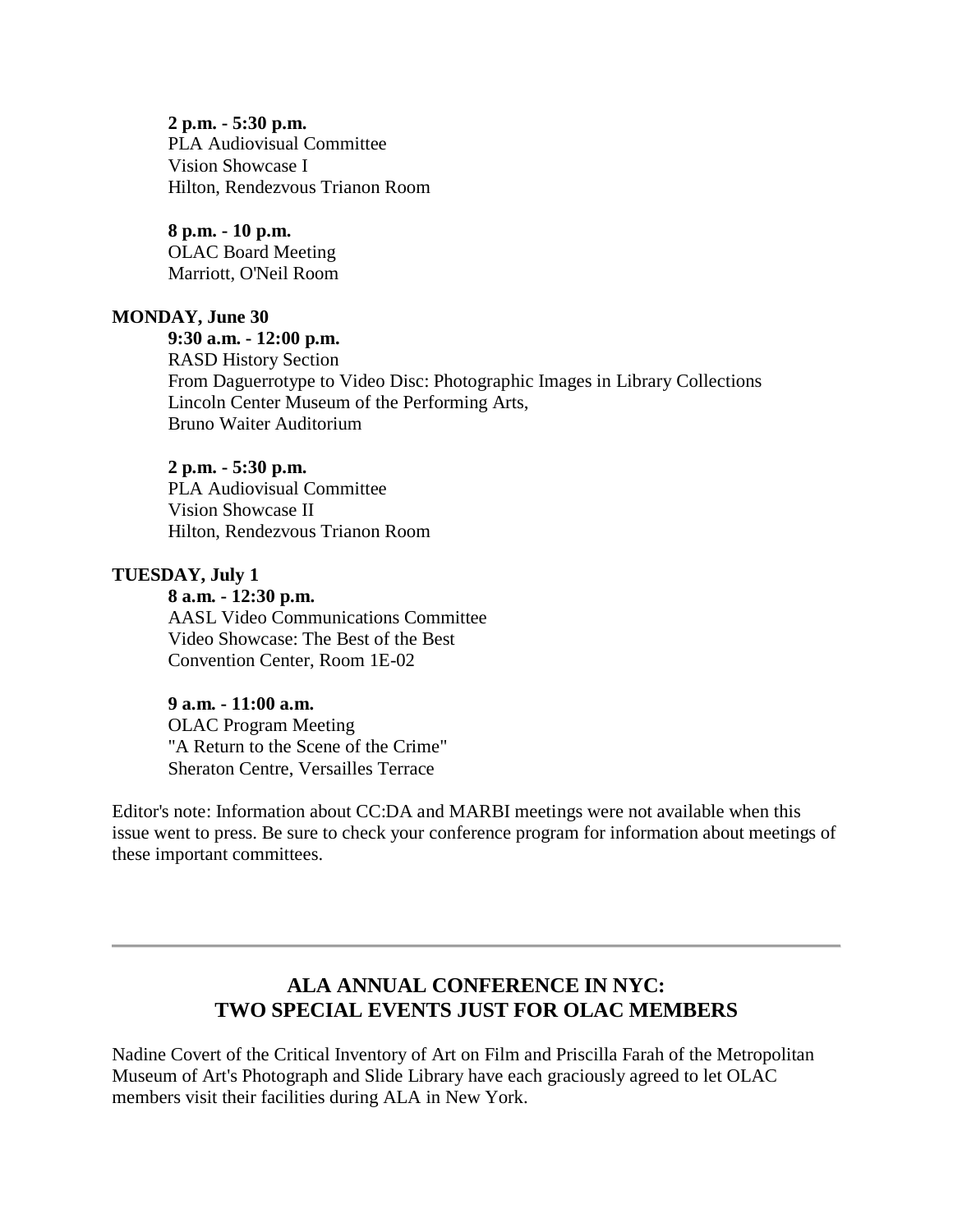When it is completed, the Critical Inventory of Art on Film will be a comprehensive, international compilation of information about films and videotapes on the visual arts, architecture, archaeology, photography and related topics. The Inventory staff is gathering information about relevant film and video productions , screening films and videotapes, cataloging and indexing them. As a first step, the staff is polling experts in the field -- art historians, museum film programmers, broadcasters and others -- to determine what they think are the outstanding film and video productions about art. (For more details of the project see *[OLAC NEWSLETTER](http://ublib.buffalo.edu/libraries/units/cts/olac/newsletters/june85.html#museum)* v. 5, no. 2, p. 15-16). Ms. Covert and her staff will host an all day open house Monday, June 30th from 2 to 6 p.m. at their facility at 980 Madison Avenue. Members of OLAC are welcome to visit with the staff of this fascinating project to see how it is progressing and for demonstrations of the database management system. 980 Madison Avenue is between 76th and 77th on Madison Avenue. Take a Madison Avenue bus and get off at 77th. If you are higher than the 80's, take a 5th Avenue bus and walk over to Madison. 980 Madison Avenue is across from the Carlyle Hotel. The Program is headquartered on the second floor.

Priscilla Farah of the Photograph and Slide Library of the Metropolitan Museum of Art cordially invites OLAC members to visit their unique collection. Staff will welcome visitors from June 25th through July 3rd. Space is limited so no more than 3 visitors should come together. Identify yourself at the information desk when you first enter the Museum and ask for directions to the Photograph and Slide Library. Information desk personnel will be expecting OLAC members. The Library is open from 10 a.m. to 4:45 p.m., Tuesday-Friday. Remember----the Metropolitan is closed on MONDAY. The Museum is located at 5th Avenue and 82nd. 5th Avenue is one way going downtown. To get to the Museum from downtown (going from the 50's to the 80's!!!) take the Madison Avenue bus to 79th, go left to 5th Avenue and then right on 5th Avenue to the Museum. If you are staying higher than the 80's, take a 5th Avenue bus and get off at 82nd.

--- Verna Urbanski

## **GET INVOLVED IN OLAC CAPC VACANCIES OCCUR**

The terms of office of two members of the Cataloging Policy Committee of Online Audiovisual Catalogers expire following the meetings to be held at ALA in New York. The Committee therefore seeks to fill these vacancies.

CAPC represents "the concerns of audiovisual catalogers in matters relating to the formation, interpretation and implementation of national and international cataloging standards and related matters." It is a standing committee of OLAC consisting of seven voting members and two exofficio members. Members serve two year terms.

Qualified candidates will either currently catalog av materials or have equivalent experience. Candidates should have three years of qualifying experience before appointment to CAPC.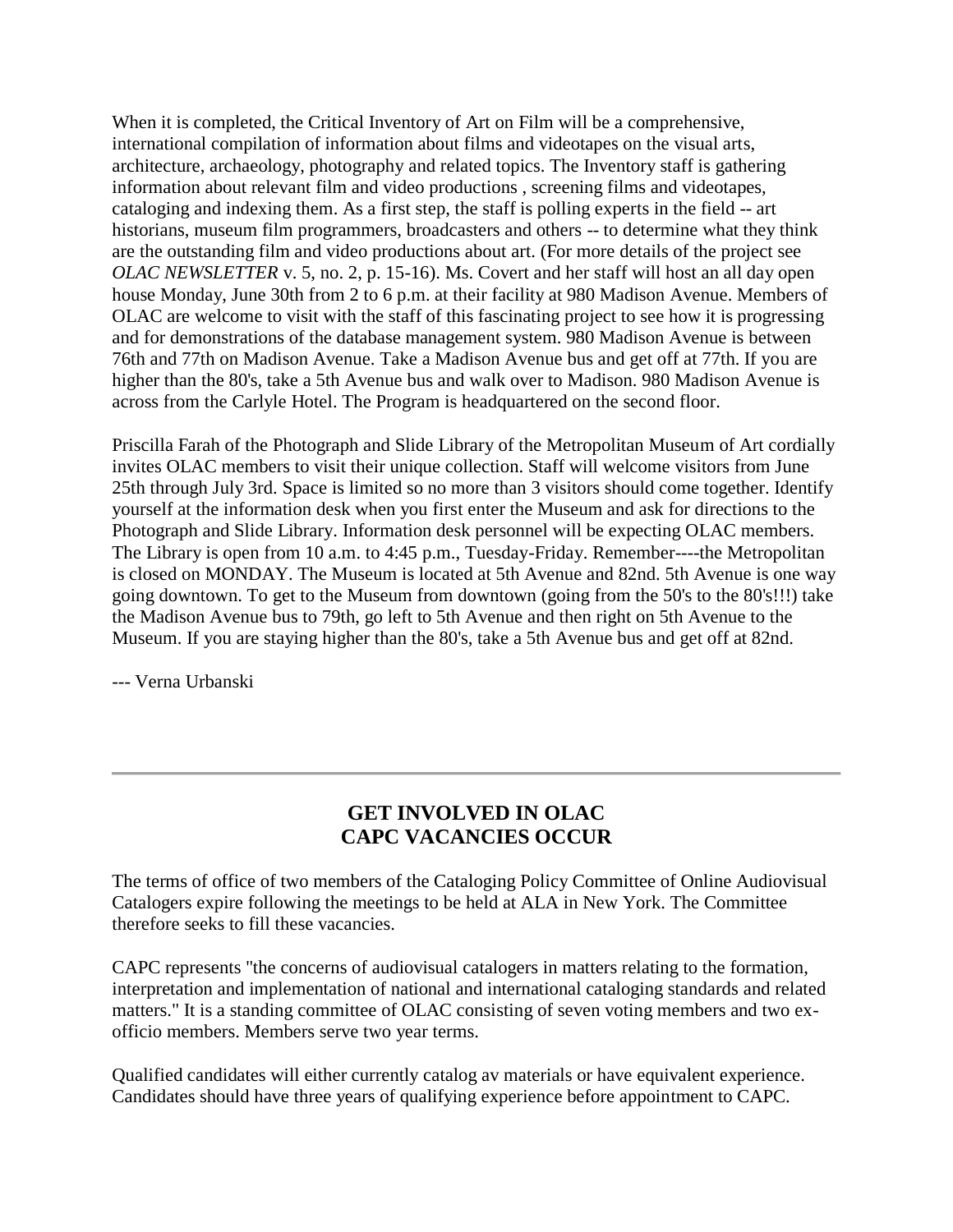Candidates must be willing to commit time and funds as necessary to meet at midwinter and annual ALA conferences for the purpose of conducting CAPC business. Additionally, candidates should interact regularly with online cataloging systems or have a demonstrable knowledge of such systems.

Appointments to the Committee are made by the Chair of OLAC following consultation and review of the applications by the Executive Board and the current chair of CAPC. If you are a member of OLAC and are interested in serving on CAPC, submit a recent resume and a cover letter which addresses the qualifications indicated above. Send letters to: Katha Massey, OLAC Chair, Catalog Department, University of Georgia Libraries, Athens, GA 30602.

Applications for these positions will be accepted through June 20, 1986.

## **MUSIC ONLINE USERS GROUP LIAISON NEEDED**

OLAC is looking for someone who is a member of both Online Audiovisual Catalogers and Music Online Users Group to serve as a liaison between the two organizations. MOUG usually meets just before Music Library Association meetings. The OLAC liaison to MOUG would report on MOUG activities as discovered at MOUG meetings and through the MOUG newsletter. Reports would be made at OLAC meetings, which are held during ALA annual and midwinter conferences. The liaison would also be encouraged to submit announcements and reports of MOUG activities to the *OLAC Newsletter.* The liaison should be someone who can attend OLAC meetings at both ALA conferences. If you are interested, please submit a brief statement of qualifications and interest to:

Catherine Leonardi Room 120, Duke University Library Durham, NC 27706

## *NANCY B. OLSON* **OLAC Founder by Sheila S. Intner**

Nancy B. Olson is audiovisual cataloger at Mankato State University in Minnesota, where she has earned the rank of full professor and enjoys a full-time job cataloging AV materials.

Full of creative and practical ideas which she immediately translates into valuable cataloging tools, Nancy publishes an annual index to *Cataloging Service Bulletin* and is the author of two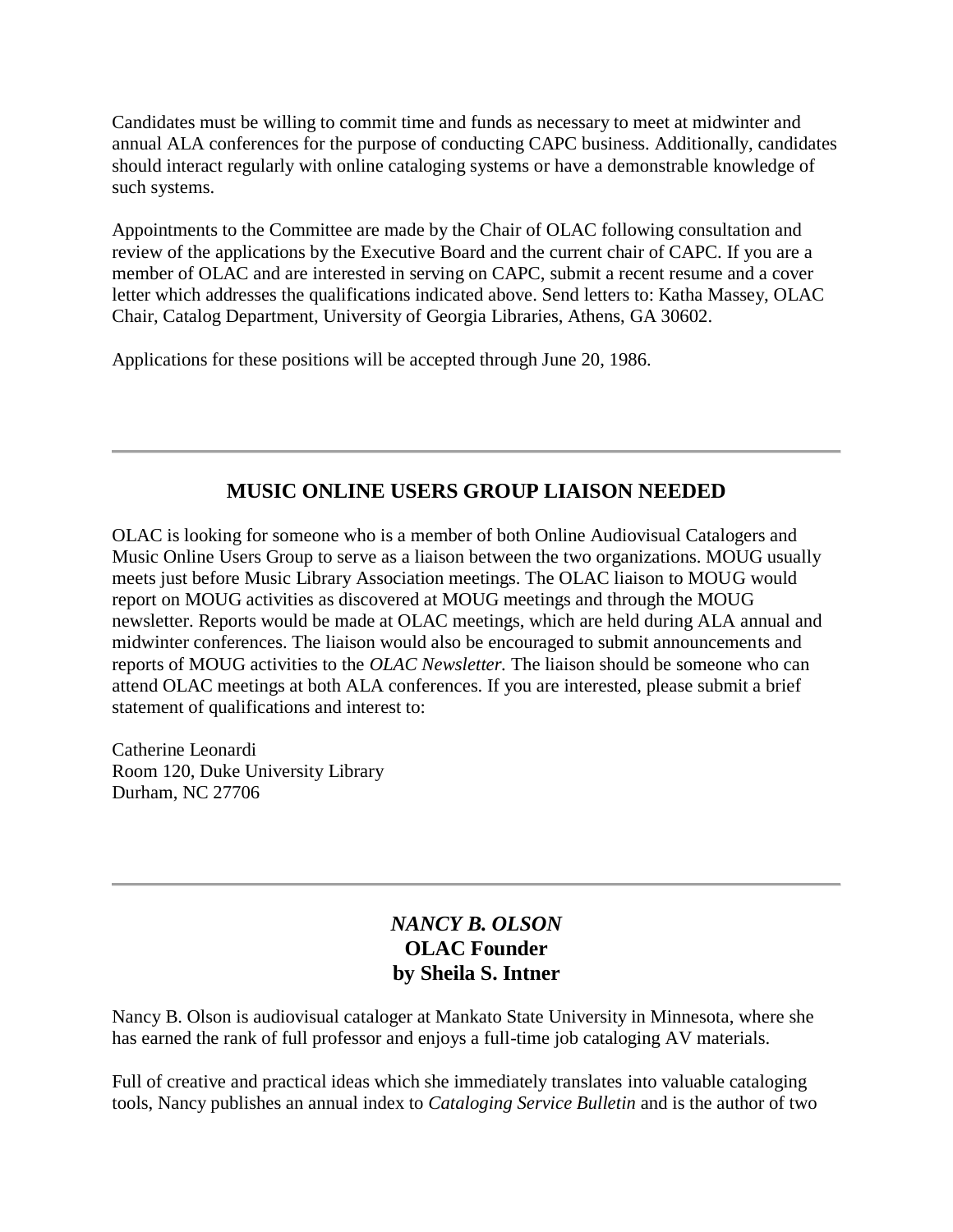editions of *Cataloging of Audiovisual Materials* (1981, 1985). As the head of Soldier Creek Press, she brings out specialized cataloging manuals by expert authors, including such best sellers as *Cataloging Music* by Richard P. Smiraglia. Another of her own contributions to the cataloger's reference shelf is the 15-volume *Combined Indexes to the Library of Congress Classification Schedules, 1974* (Washington: U.S. Historical Documents Institute, 1974-1975). Currently she is completing a glossary of audiovisual terms used in cataloging, a work begun while Nancy was recipient of an OCLC Distinguished Scholarship in 1984.

Wearing many hats without dismay, Nancy was "on the road" for years as part of the Minnesota AACR 2 Trainers. This distinguished group developed traveling workshops to bring AACR 2 basic training to the grassroots librarians in the state.

Nancy founded Online Audiovisual Catalogers because she felt the need for a support group -- a chance to talk with colleagues struggling with problems of using the AV Format and applying the "new" code to audiovisual materials. She thought, quite rightly, that if she felt that way, so did others. "We are so isolated from one another," she once remarked, "there is no one to turn to when I'm not sure of the answer to an unusual cataloging question." As a result, OLAC was born at the 1980 Annual Conference of the American Library Association. An immediate success, the organization's bylaws and officers -- and our wonderful newsletter -- emerged from this two-hour meeting. Membership and interest in OLAC have been growing by leaps and bounds ever since.

Nancy served as OLAC's first Chair -- elected by acclaim. She established the Cataloging Clinics which we have at every meeting and started the "Question and Answer" column Verna Urbanski now brings to an ever-higher peak of perfection with each new issue of the newsletter. Afterward she served as our CC:DA representative (later, observer) and Nominating Committee chair, and she is currently a member of CAPC. In each of these posts, Nancy puts her energy and enthusiasm into doing a splendid job for OLAC and for all of us.

In 1980, Nancy was selected for the Esther J. Piercy award of the Resources and Technical Services Division of the American Library Association. This coveted award is given to "a librarian... who has shown outstanding promise for continuing contributions and leadership..." (*ALA Handbook of Organization*) Nancy braved walking pneumonia to step up to the podium in New York to receive the award.

Incidentally, in a parallel universe Nancy collects exotic flowers, handmade jewelry and antique furnishings. She is mother of three sons, two of whom are married, and a daughter recently graduated from college. And, as this article goes to press, she awaits the birth of her first grandchild.

## **PROGRAM SCHEDULE Formats: Old and New**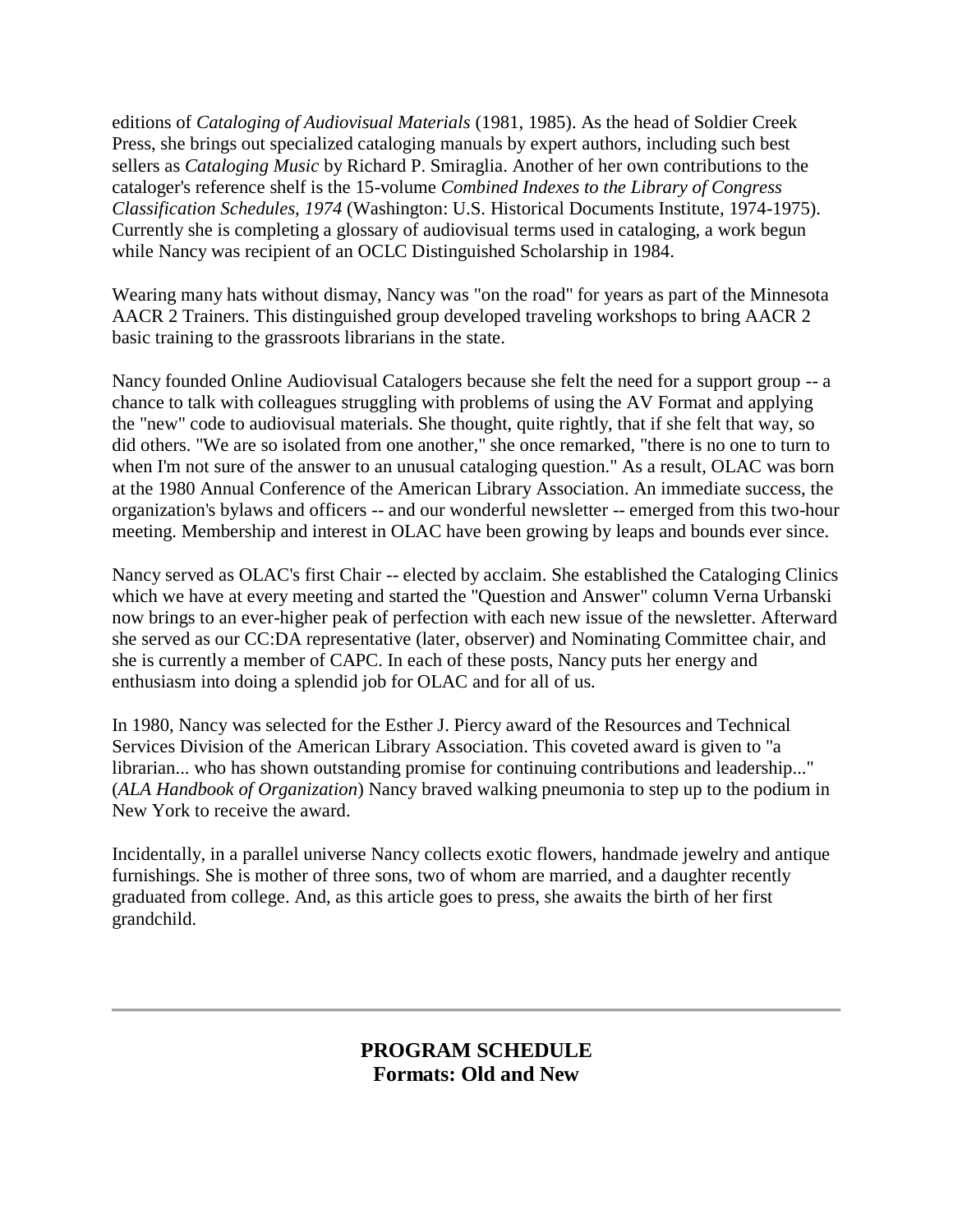## **Online Audiovisual Catalogers Conference '86 in Dublin, Ohio**

**When:** November 6-7, 1986 (Thursday and Friday)

**Where:** OCLC, 6565 Frantz Road, Dublin, Ohio

**Who:** Members of the Online Audiovisual Catalogers and interested people.

|                       | Thursday, November 6 |                                                 |              |
|-----------------------|----------------------|-------------------------------------------------|--------------|
|                       | $8:00 - 9:00$        | Registration - (Coffee and rolls provided.)     |              |
|                       | $9:00 - 11:00$       | General Meeting                                 |              |
| remarks.              |                      | Barbara Ritchie,                                | Welcoming    |
|                       |                      | Conference Chair                                |              |
|                       |                      | Richard Thaxter,                                | President of |
| OLAC's welcome.       |                      | Head, Audiovisual Sect.,<br>Library of Congress |              |
| <b>OCLC's welcome</b> |                      | Rowland Brown,                                  | President of |
|                       |                      | President, OCLC, Inc.                           |              |
|                       |                      | Shirley Lewis,                                  | Keynote      |
| speaker               |                      | President,<br>Information Services Inc.         |              |
| expense               | $11:30 - 1:00$       | Lunch at the OCLC cafeteria at attendees' own   |              |
|                       | $1:00 - 2:00$        | Workshops                                       |              |
| versions of a work:   |                      | Richard Thaxter                                 | Multi-       |
| solutions.            |                      |                                                 | Possible     |
|                       | Enhance and Quality  | Jay Weitz, Quality                              | AV, MRDF,    |
| OCLC.                 |                      | Control Librarian, OCLC                         | Control at   |
|                       |                      | Cheri Harrison &                                | Cataloging   |
| and processing        |                      | Hugh Durbin,                                    | for school   |
| use                   |                      | Librarians,                                     |              |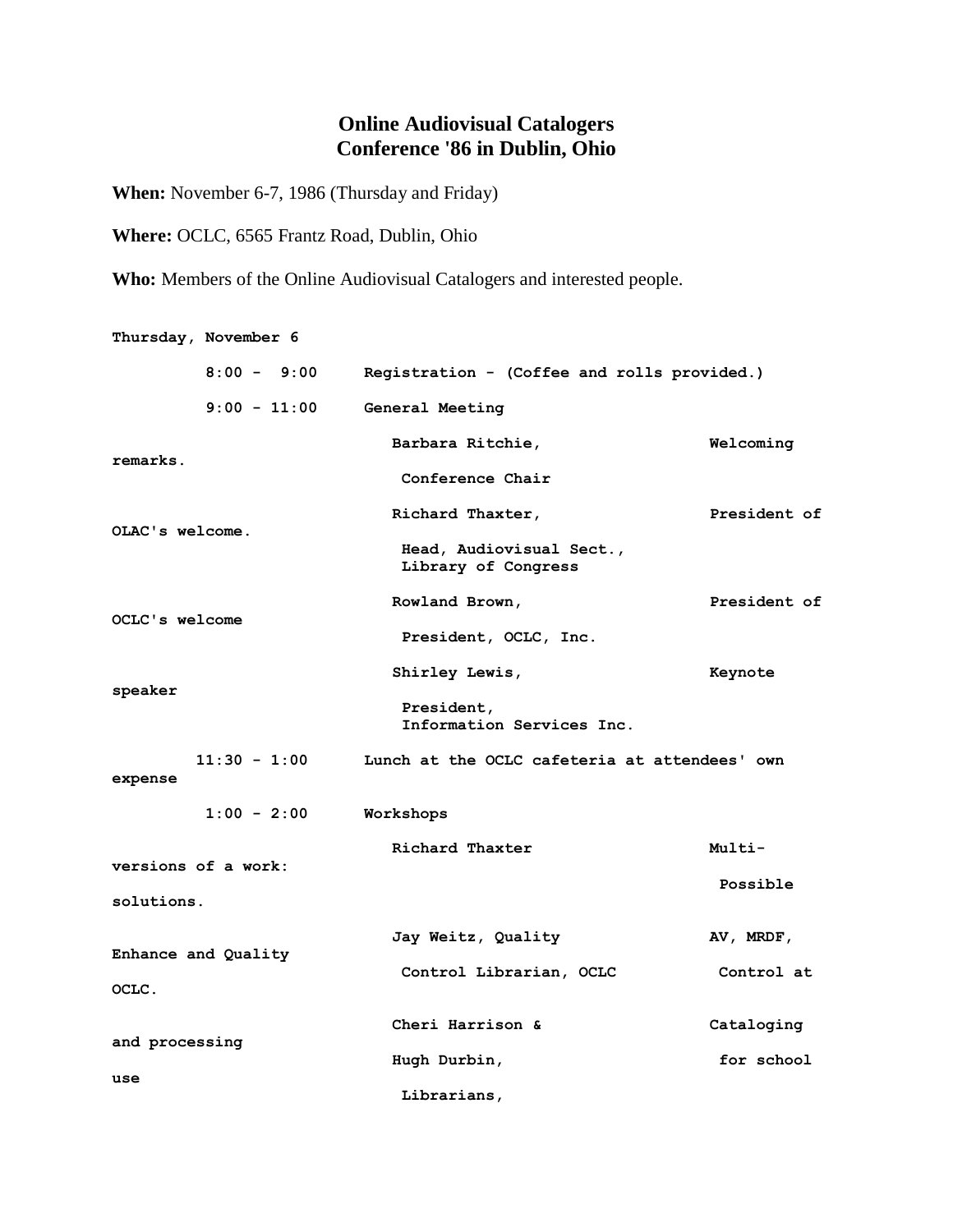**Columbus City Schools**

| $2:00 - 5:00$<br>the Columbus             | 1. Tour of the Microcomputer Software Library of                                   |               |  |  |  |  |
|-------------------------------------------|------------------------------------------------------------------------------------|---------------|--|--|--|--|
|                                           | School District with Betty Herb.                                                   |               |  |  |  |  |
|                                           | 2. Or Tour of OCLC with Sharon Gifford.<br>And the Dublin High School Library with |               |  |  |  |  |
| Linda Woosa.                              |                                                                                    |               |  |  |  |  |
| $5:00 - 6:00$                             | Wine and Cheese reception hosted by OCLC.                                          |               |  |  |  |  |
| Friday, November 7                        |                                                                                    |               |  |  |  |  |
| $8:00 - 9:00$<br>Policy Committee (CAPC)  | Verna Urbanski                                                                     | Cataloging    |  |  |  |  |
|                                           | CAPC Chair                                                                         | Hearing.      |  |  |  |  |
| $9:00 - 9:30$                             | Break of coffee and rolls provided by OCLC.                                        |               |  |  |  |  |
| $9:30 - 10:30$<br>National Film           | Donald Bidd,                                                                       | $FORMAT - of$ |  |  |  |  |
| Canada.                                   | Manager-FORMAT                                                                     | Board of      |  |  |  |  |
|                                           |                                                                                    |               |  |  |  |  |
| $10:30 - 12:00$<br>the year 2000, a panel | Ed Glazier, RLIN                                                                   | Utilities in  |  |  |  |  |
|                                           | Glenn Patton, OCLC<br>Elizabeth Black, UTLAS                                       | discussion.   |  |  |  |  |
| $12:00 - 1:30$                            | Lunch in the OCLC cafeteria at your own expense.                                   |               |  |  |  |  |
| $1:30 - 3:30$                             | Workshops                                                                          |               |  |  |  |  |
| material.                                 | Sheila Intner,                                                                     | Graphics      |  |  |  |  |
|                                           | Assistant Professor,<br>UCLA                                                       |               |  |  |  |  |
| LS/2000.                                  | Marilyn Lutz,                                                                      | Media and     |  |  |  |  |
|                                           | Project Manager,<br>OCLC-LS/2000                                                   |               |  |  |  |  |
| software.                                 | Nancy Olson, Professor,                                                            | Computer      |  |  |  |  |
|                                           | Mankato State University                                                           |               |  |  |  |  |
| and format problems.                      | Glenn Patton, OCLC                                                                 | AV cataloging |  |  |  |  |
| questions and problems                    | Verna Urbanski,                                                                    | Bring your    |  |  |  |  |
|                                           | Univ. of N. Florida                                                                |               |  |  |  |  |
|                                           | Richard Thaxter,                                                                   |               |  |  |  |  |
|                                           | Library of Congress                                                                |               |  |  |  |  |

 **3:30 - 4:00 Break**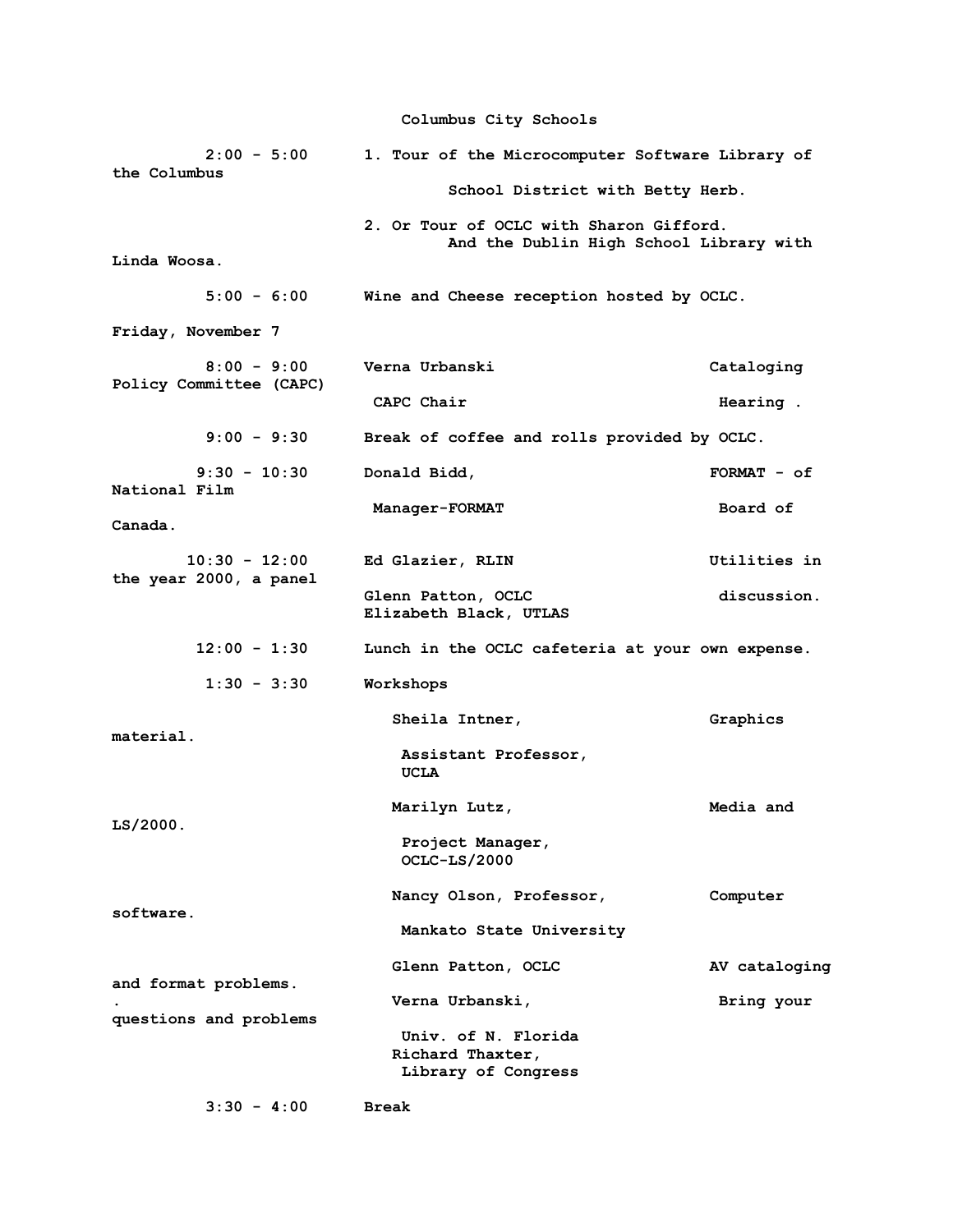## **MEET YOUR NEW OLAC OFFICERS**

Once again OLAC will appoint two very good candidates to the posts of Vice-Chair/Chair-Elect and Secretary, We are fortunate that both of these loyal OLAC members are willing to serve the organization, for they bring much relevant library and association experience to the positions. Statements of their interest in OLAC and brief resumes of their backgrounds appear below. We congratulate them both and wish them the best of luck with their new assignments!

### **JAMES O. (J.O.) WALLACE (Vice-Chair 1986-87, Chair 1987-88) San Antonio College Library, San Antonio, Texas**

As a community college library administrator and founding member of OLAC, I feel that cataloging is a significant aspect of library services. I also believe in the cataloging of all types of media, including various types of AV materials and computer software. While as an administrator I could only devote small parts of my time to cataloging, I kept current with the developments in the field and annually taught a course in online cataloging.

I also feel that an administrator has some advantage with the type of leadership needed in OLAC. The fact that I'm retired allows me to spend more time than I have in the past on association activities.

Brief resume: [James O. Wallace]

- Director of Learning Resources Emeritus, San Antonio College.
- Original organizing member of OLAC and Constitution Committee Chairman.
- President, Texas Library Association, 1983-84.
- Twice chairman ACRL Community and Junior College Libraries Section.
- ALA Council 4 years.
- ALA Constitution and Bylaws Committee 2 years.
- ACRL Board 9 years.
- ACRL Standards Committee 6 years.
- Chairman of both previous ad hoc 2-year college standards committees.
- Chairman or member of numerous other national, state, and local library committees.
- Taught on-line cataloging in associate degree library technical assistant program 4 years, San Antonio College.

### **SUSIE KOCH (Secretary 1986-1988), Pasadena Public Library, Pasadena, California**

OLAC appeals to me as an organization that makes an important contribution to audio-visual cataloging because its voice extends both to the big policy-makers (LC, MARBI, utilities) and to the librarians in the field. OLAC opens the communication channel so that information, ideas,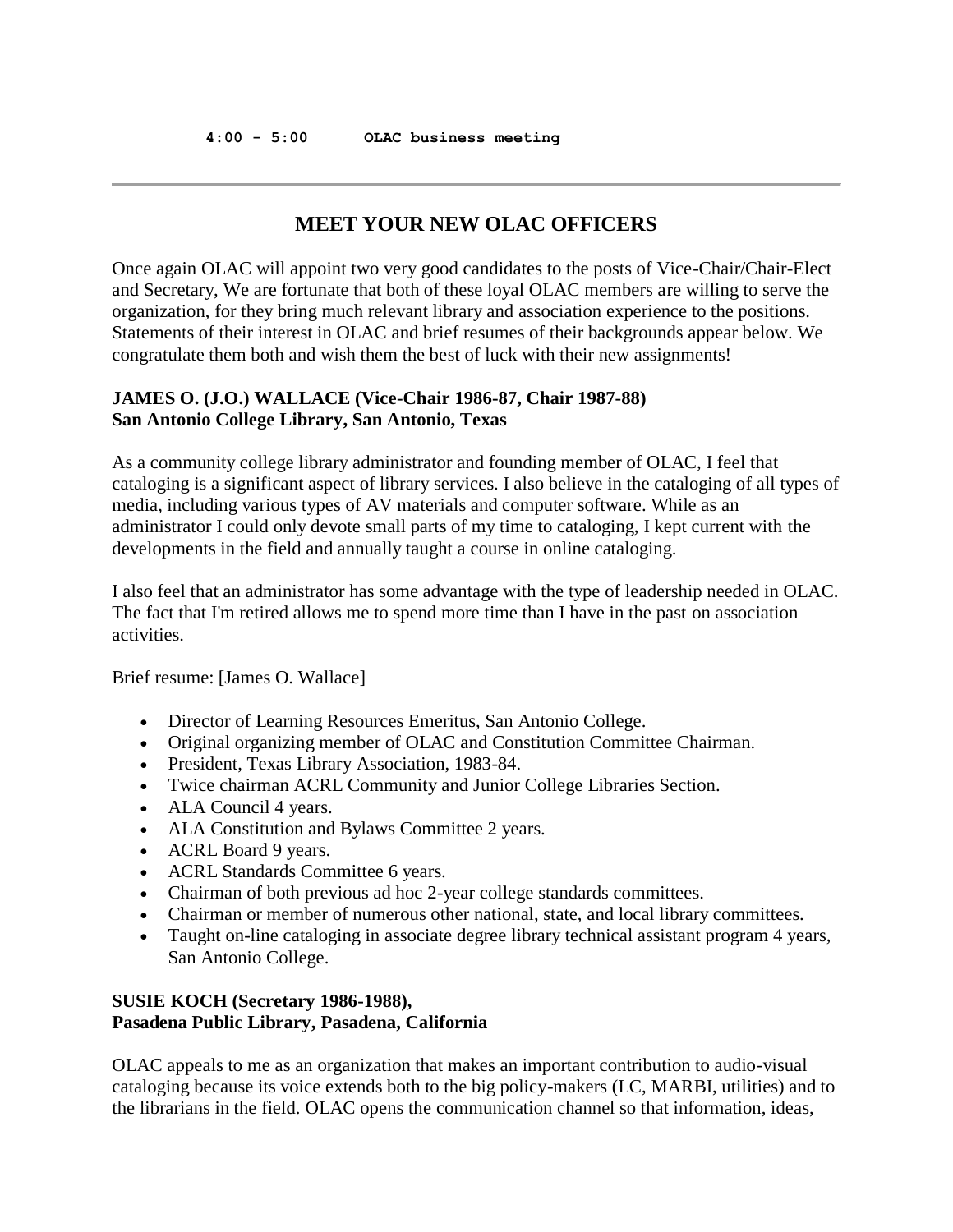and responses can travel back and forth to all concerned with audio-visual cataloging. After serving on the Cataloging Policy Committee since last summer, I would like to expand my involvement with OLAC. As Secretary, I am willing to dedicate my time and energy to record proceedings and share information. I'm an experienced AV cataloger and have worked in all formats (particularly MRDF's), so I have a few ideas of my own. My public library service background provides a special point of view of AV collections and catalogers.

Thank you for giving me the chance to volunteer. The work OLAC does is exciting to me, and I hope to continue to be a part of it.

Brief resume: [Susie Koch]

- Head of Technical Services, Pasadena Public Library, 1986-.
- Assistant Head of Technical Services, Head of Cataloging, Arlington Heights Memorial Library, Arlington Heights, Illinois, 1983-.
- Head of Cataloging, Roosevelt University Library, Chicago, 1981-83.
- Librarian, Aldrich Chemical Company, Milwaukee, 1980-81.
- Library Intern, American Geographical Society Collection, Milwaukee, 1981.
- Project Assistant, School of Library Science, UM-Milwaukee, 1979-80.
- Camp Director, Great Blue Heron Girl Scouts, Waukesha, Wisconsin, 1978-79.
- Personnel Administrator, Inland Diesel, Inc., Butler, Wisconsin, 1978-79.
- Illinois Library Association, RTSS Instructor, Con. Ed. Committee Program on Dewey 004-006, 1986.
- Online Audiovisual Catalogers: Cataloging Policy Committee, 1985-87 and Ad hoc Committee to research MRDF GMD, 1985.
- ILLINET OCLC User's Group: Cataloging Advisory Task Force, 1985-87 and Instructor, MRDF format tagging, 1985-86.
- Arlington Heights Memorial Library Staff Association Treasurer, 1985.
- Roosevelt Librarian's Council Secretary, 1982-83.
- Beta Phi Mu, Library Science Honorary.

[Editor's Note: Only one candidate volunteered to serve in each position, so no election for officers was necessary.]

## **OLAC REPORT TO THE OCLC USERS COUNCIL**

Sheila Intner addressed the OCLC Users Council on February 17, 1986 on behalf of OLAC. The following report, with emendations from Sheila, is taken from the OCLC Users Council Meeting Minutes, February 16-18, 1986, pp. 12-13, by Leslie B. Pearse, Users Council Coordinator.

Dr. Sheila Intner, Immediate Past Chair, Online Audiovisual Catalogers (OLAC), reported on the purposes, goals, and activities of that group. OLAC is a professional association founded in 1980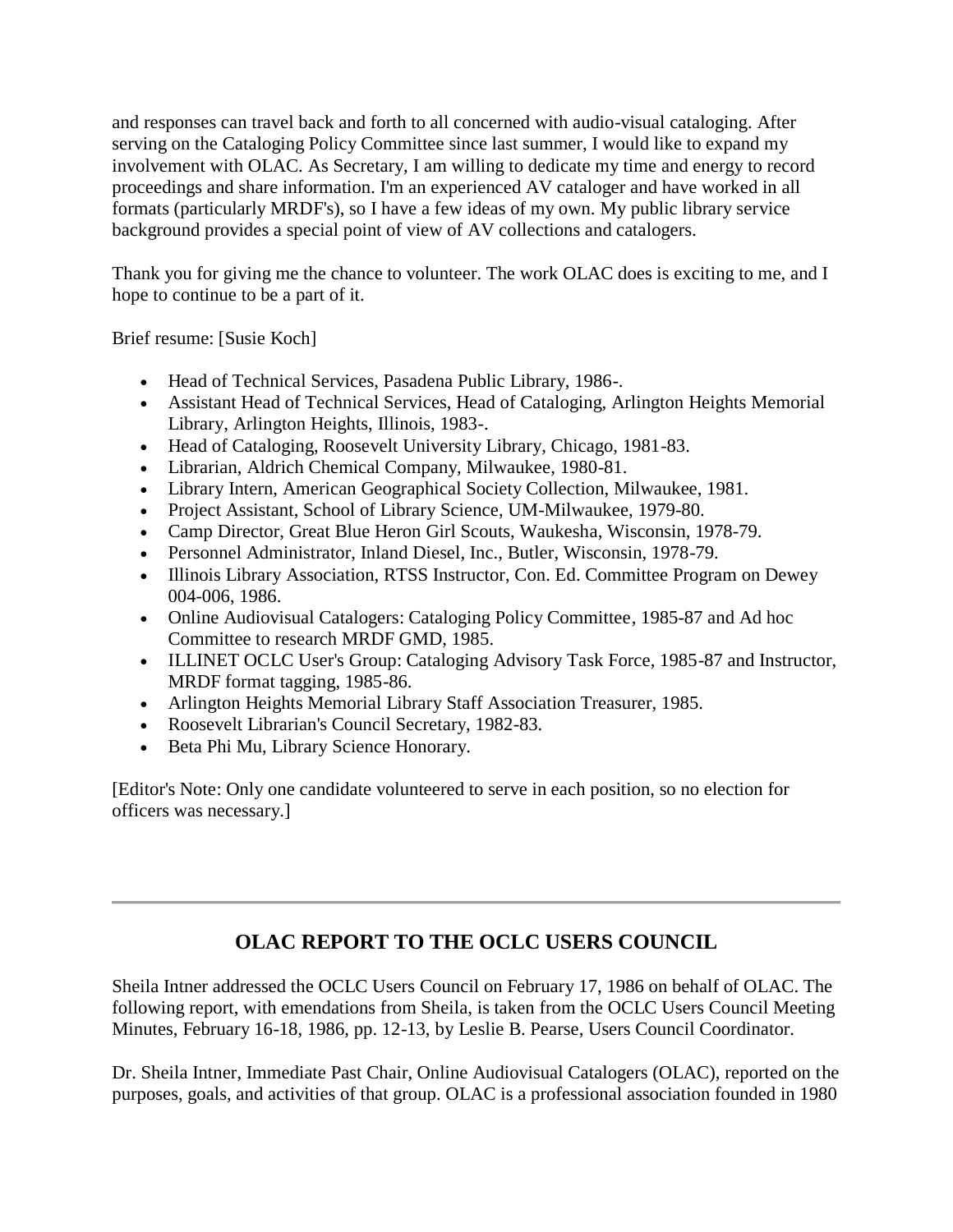in response to a felt need for collegial advice, answers to questions, professional discussion and debate, focus for activities of mutual interest and benefit, and moral support. The purposes of OLAC are: education, activism, and standardization. The scope of OLAC is international and includes audiovisual formats and machine-readable data files (MRDFs).

OLAC educates AV and MRDF catalogers through its newsletters, semiannual meetings, cataloging clinics, advice from OCLC experts, programs at ALA, special subject workshops, and informal discussions.

OLAC also proposes to bring the needs and positions on issues of AV and MRDF catalogers to the attention of the utilities, other catalogers, their institutions, and decision makers. OLAC's role is to present members' points of view, to maintain liaisons, and to participate in the deliberations of MARBI and CC:DA as an observer organization.

In the area of standardization, OLAC proposes to bring data in standard form to an international accessed database so that the data can be used. OLAC officers and Cataloging Policy Committee members are required to believe in adherence to standards.

Concerns of the group include the need for: continued integration of AV and MRDF data in bibliographic databases; attention by OCLC and other utilities to the necessity of standardization; an effective relationship between AV and MRDF catalogers and the networks; work in parallel and two-way communication with Users Council.

In conclusion, Dr. Intner noted that OLAC is proceeding in its mission, values its relationship with OCLC, and anticipates more interchange with Users Council.

In response to questions from the floor, the following points were made:

- Compact disks are outside the purview of OLAC though there is overlap.
- MRDF cataloging found in the OCLC database is quite complete; however, since the rules are not yet finalized, many libraries are delaying cataloging MRDFs to avoid recataloging them.

## **NEW DIRECTIONS IN SUBJECT ACCESS TO NONBOOK MATERIALS**

"New Directions in Subject Access to Nonbook Materials," a program sponsored by the ACRL Audiovisual Committee, ACRL/RBMS Standards Committee, RTSD Audiovisual Committee, and RTSD/CCS Subject Analysis Committee, will take place at the ALA annual conference in New York on Sat., June 28, 1986, 9:30 a.m. - 12:30 p.m.

Librarians charged with providing subject access to pictorial media will be particularly interested in a discussion of automated systems developed for prints and photographs, films, and other visual media.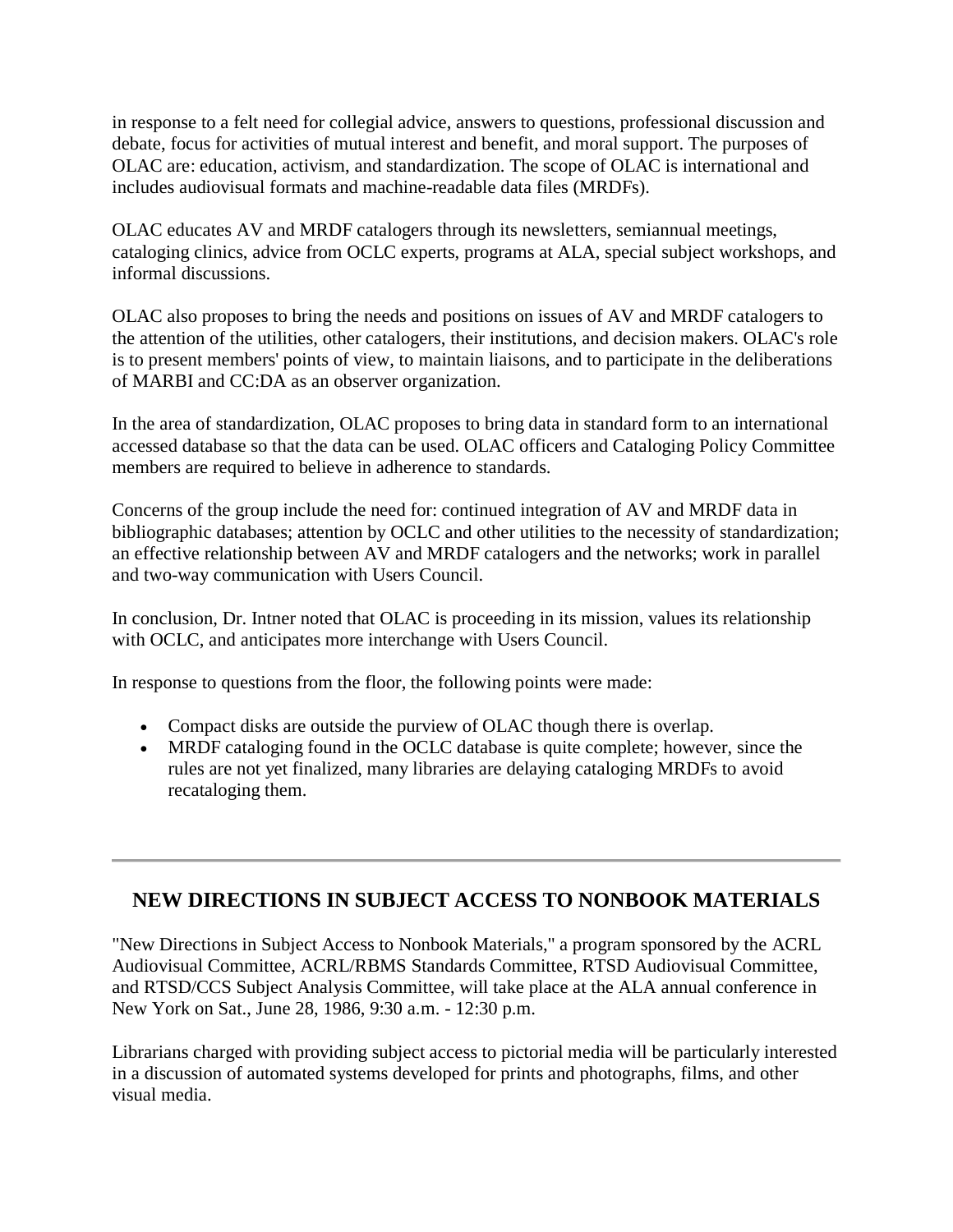### **SPEAKERS:**

- "Integrated subject headings for nonprint media at Hennepin County" --Susan Nesbitt, Hennepin County Government Center.
- "New thesauri for prints and photographs" --Elisabeth Betz Parker, Prints and Photographs Division, Library of Congress.
- "PRECIS for subject access in a national audiovisual information system: the Canadian experience"
	- --Donald Bidd, National Film Board of Canada.
- "New directions in subject access to music materials" --Brad Young, Asst. Music Catalog Librarian, University of Illinois.
- "Iconographical research collections " --Karen Markey, OCLC Office of Research.

Moderator: Carol Mandel, Assistant University Librarian for Access Services, University of California at San Diego.

--- Jackie Dooley

## **JOB ANNOUNCEMENT AV CATALOGER**

**Responsibilities:** Cataloging and indexing films and videotapes for online database, including research, writing annotations, editing, proofreading.

**Requirements:** M.L.S. degree. Experience in AV cataloging. Experience with computer systems. Knowledge of educational film field. Familiarity with film/television reference tools. Knowledge of foreign languages and of art history helpful.

Send resume and names of references to:

Personnel Office Metropolitan Museum of Art Fifth Avenue & 82nd St. New York, NY 10028

## **WLN DATABASE ON CD-ROM FOR MICROCOMPUTERS**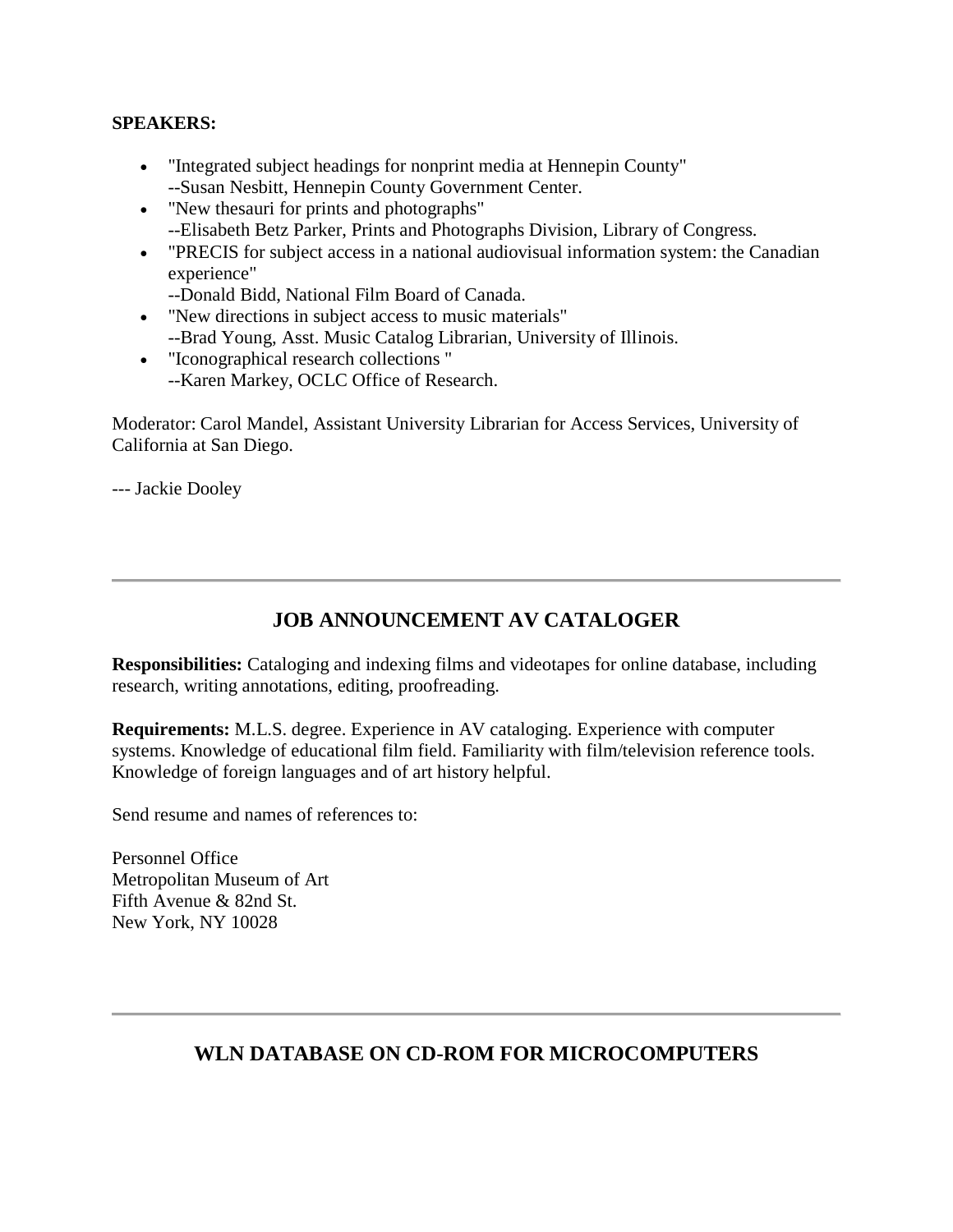The proposed Western Library Network (WLN) database on CD-ROM (optical disk) will let libraries have the most useful portion of the entire WLN database available directly on microcomputers. Each subscribing library will receive cumulative quarterly updates of the CD-ROM database on disks that go into a special disk drive connected to a microcomputer. The system will work with the IBM PC, WLN PC, OCLC M300, Apple II+ and Apple IIe. The database will contain all WLN records with holdings by WLN participants, the last 12 months of Library of Congress MARC cataloging records, WLN authority headings and cross references, full MARC record information for a total of 2 million bibliographic records on 3 CD-ROM disks. Searching can be done by author (personal and corporate), keyword in title, exact title, and subjects as well as by Boolean and partial words (truncation). Searches may be scoped to an individual library, group of libraries, language, type of material and publication date. Libraries will also be able to print catalog cards and labels from the CD-ROM records. Additional information may be obtained directly from WLN (Western Library Network, Washington State Library AJ-11, Olympia, WA 98504-0111).

--- Submitted by Bobbie DeCoster

## **WLN ANNOUNCES NEW INTERLIBRARY LOAN SUBSYSTEM**

On July 1, 1986, Western Library Network (WLN) will implement its new Interlibrary Loan Subsystem. The new system will include many features which will help streamline interlibrary loan procedures, such as automatic transfer of bibliographic data and holdings data to the ILL screens, and automatic routing of requests to up to eight libraries. Group training sessions begin in mid-June. There will be no charge for ILL requests during the month of July.

--- Submitted by Bobbie DeCoster

## **WORKSHOP ON SUBJECT ACCESS IN LIBRARY CATALOGS FEBRUARY 18 - MARCH 1, 1986 Tallahassee, Florida**

The School of Library and Information Studies, Florida State University; the State Library of Florida; and the Center for Professional Development and Public Service, Florida State University, cosponsored an informative and valuable workshop on subject access in early 1986. The goals of the workshop were to acquaint library professionals with Library of Congress subject cataloging policies and procedures, as contained in the 2nd edition of the Library of Congress *Subject Cataloging Manual*; to inform participants of the latest developments in subject access for online catalogs; and to stimulate discussion on both topics.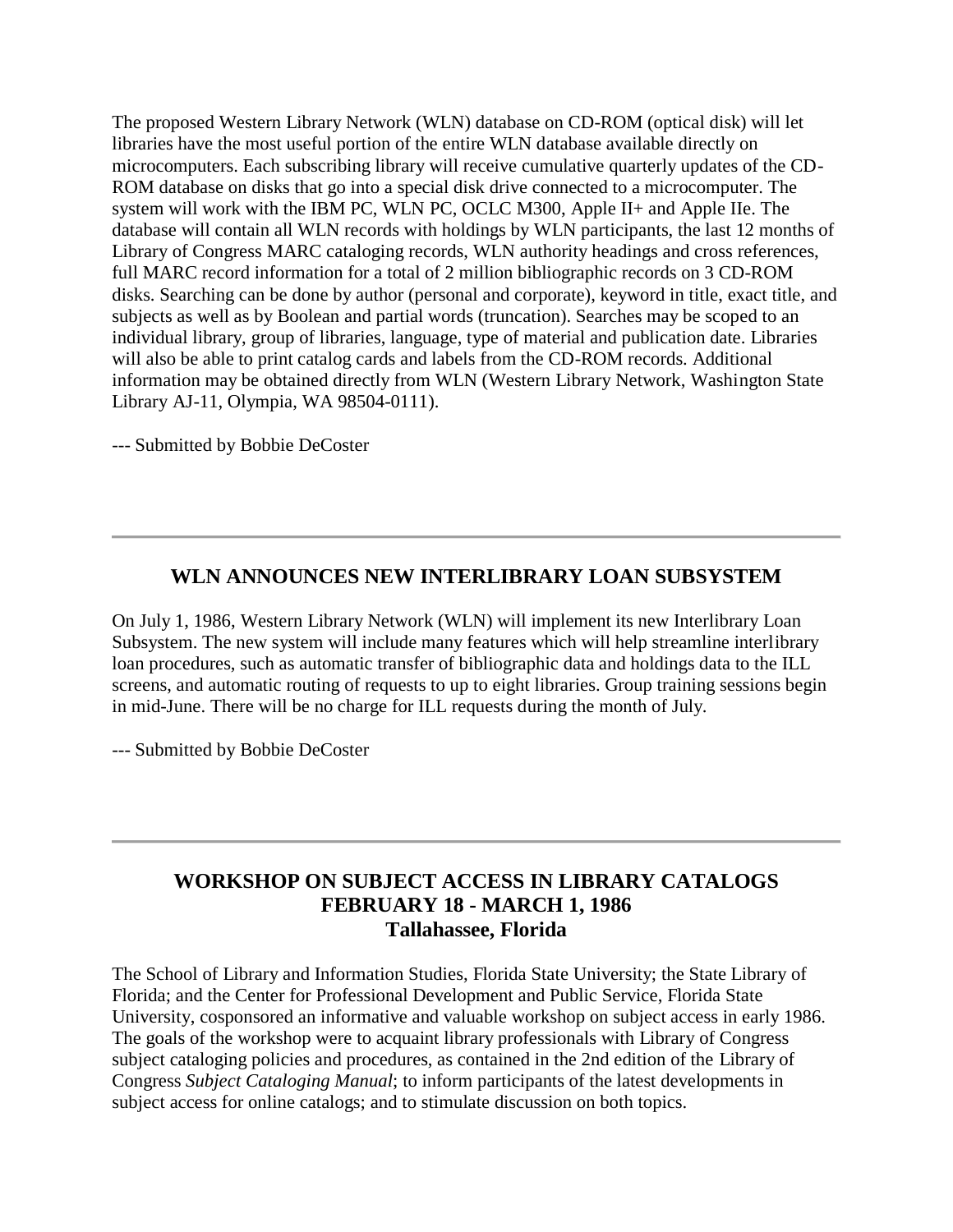Mary K. Pietris, Chief of the Subject Cataloging Division, Library of Congress, discussed the *Subject Cataloging Manual* at length. Some interesting developments that she noted are:

- The subdivision ADDRESSES, ESSAYS, LECTURES has been dropped.
- The 11th edition of the *Library of Congress Subject Headings*, as well as microfiche cumulations appearing late in the summer of 1986, will no longer use the abbreviations x, xx, and sa for cross references. The cross reference abbreviations will be changed in the following manner:
	- $\circ$  x to UF (use for)
	- o xx to BT (broader term) and RT (related term)
	- o sa to NT (narrower term) and RT (related term); sa will continue to be used for general cross references see to use
- Subject heading products from LC's new computer system will not have CANCEL and CHANGE before headings but will instead be "snapshots" of the LCSH in its current form. Weekly subject heading lists will continue to use CHANGE and CANCEL.
- (City) Suburban Area (e.g. Atlanta Suburban Area (Ga.)) has replaced the subject heading (City)--Suburbs and environs.
- Free-floating subdivisions have been established under names of corporate bodies.
- Free-floating subdivisions have been established under personal names in the *Subject Cataloging Manual.* These subdivisions replace the pattern headings for individuals (e.g, philosophers, founders of religions, etc.). The exception is the pattern heading SHAKESPEARE, WILLIAM, 1564-1616, which remains the pattern heading for individual literary authors.

Gary Lawrence, Director of the Library Studies and Research Division in the Office of the President at the University of California and Karen Markey, a research scientist in the OCLC Office of Research, discussed developments in subject access in an online environment. Dr. Lawrence discussed problems with keyword access, such as false drops, and the problem of too many records retrieved by a general subject or keyword search. He suggested that a search that results in a listing of the subject headings, rather than a listing of records, is most useful since it enables patrons to narrow searches or to select records that are specifically relevant to patrons' needs.

Karen Markey discussed the results of transaction analyses of online subject searches and the status of subject authority systems. She suggested that a good subject authority system should allow the patron to select from an alphabetical subject list, which would then refer the user to narrower and related terms (sa) and then to "see from" or "use for" terms (x). When the user selected a term, (s)he would be guided back to an alphabetical list to select subdivisions.

All three speakers were informative and thorough and provoked stimulating discussions. The workshop was valuable and instructive for catalogers, reference librarians and anyone interested in better subject access for library patrons.

--- Reported by Grace Agnew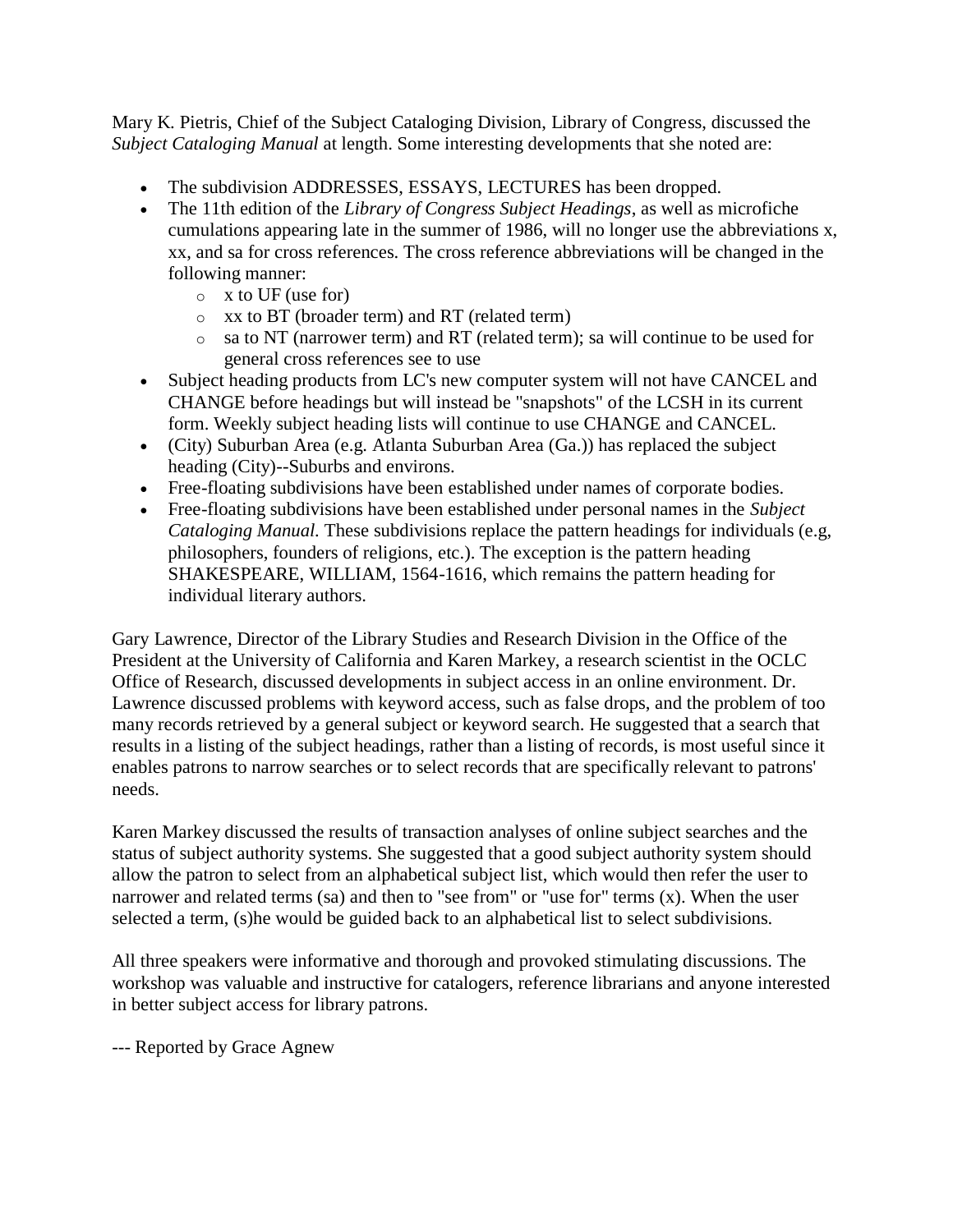## **ACTIVITY CARDS IN THE AV FORMAT**

OCLC has, in the past, recommended that bibliographic records for activity cards be created in the Books Format. As a part of the revisions to the AV Media Format which were implemented by OCLC in 1986 September, a "home" for activity cards was created by redefining one of the code values in "Type mat" in the AV Media Format. Code "o", which previously applied only to flash cards, is now defined to apply to both flash cards and activity cards -- a very reasonable redefinition since catalogers may not be able to distinguish between these two categories. New records for activity cards should be created in the AV Media Format (Type: k; Type mat: o). For older records entered in the Books Format, users should request a type code change as described in *Cataloging: User Manual*, 2nd ed., p. 12:10.

--- Glenn Patton

From OCLC's *Bits and Pieces*, no.78, April 15, 1986, p.6.

### **BOOK REVIEWS**

*Subject and Information Analysis*, edited by Eleanor D. Dym. New York: Marcel Dekker, 1985. (Vol. 47 in the *Books in Library and Information Science* series, edited by Alien Kent.) 498 p., ill.; no index; \$39.50 (paperback); ISBN: 0-8247-7354-3

*Subject and Information Analysis* is an aggregation of 27 chapters varying from two or three pages to 40 pages or more, all drawn from works previously published by Marcel Dekker. The scope of this anthology is intellectual and bibliographic control, but it goes beyond the more familiar topics of cataloging and classification to include sections on automated text processing, abstracting and extracting. It separates indexing and terminology control into two separate sections. Its perspective is not that of the traditional librarian, but an enlarged vision of resource control that includes the computer scientists' and information scientists' perspectives as well. There are many familiar topics, including descriptive cataloging, authority files, subject headings, Dewey Decimal classification and Library of Congress classification.

This anthology is made up of venerable selections from reference works published between 1968 and 1980. It is "oriented towards students and their needs." These ancient articles have been given a new title and a new imprint and are probably going to be bought by librarians who think this is a modern work on subject access.

Of the 29 chapters, 18 come from the *Encyclopedia of Library and Information Science.* Five chapters originally appeared in the *Encyclopedia of Computer Science and*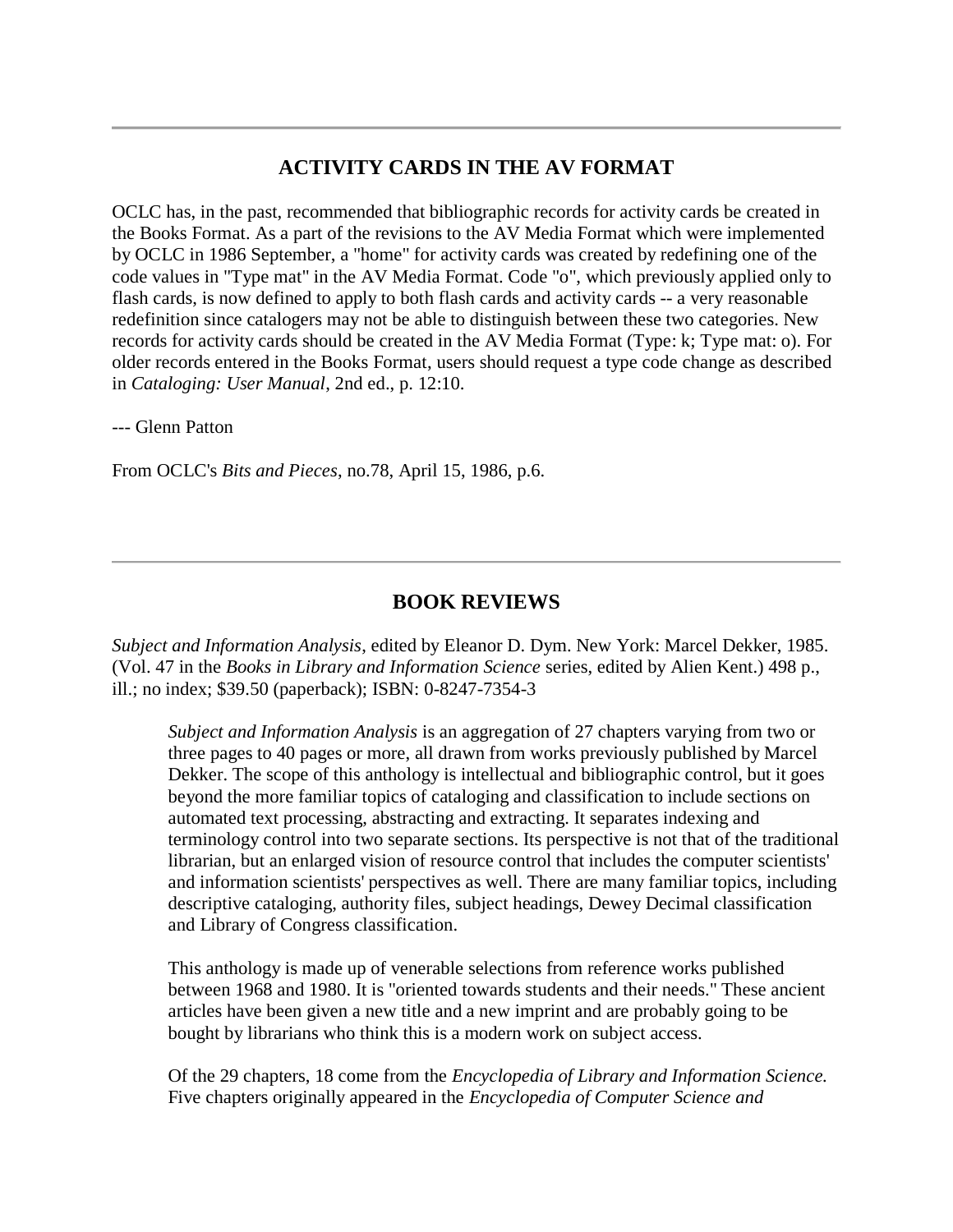*Technology.* Three were excerpted from Martha Mannheimer's *Cataloging and Classification, a Workbook.* The final chapter appeared in 1967 in *Methods of Information in Medicine.*

If your library owns copies of the original sources, you certainly don't need to buy this anthology. If you would like to have all these landmark articles on your shelf in one neat volume, then by all means, go ahead and enjoy it.

Sheila S. Intner, Visiting Assistant Professor, UCLA Graduate School of Library & Information Science \*\*\*\*\*\*\*\*\*\*\*\*\*\*\*\*\*\*\*\*\*\*\*\*\*\*\*\*\*\*\*\*\*\*\*\*\*\*\*\*\*\*\*\*\*\*\*\*\*\*\*\*\*

*Theory of Subject Analysis: A Sourcebook,* edited by Lois Mai Chan; Phyllis A. Richmond; and Elaine Svenonius. Littleton, Colo.: Libraries Unlimited, 1985, 415 p. \$36.00 U.S.; \$43.00 elsewhere. ISBN: 0-8728-7489-3

The editors have assembled a collection of key writings on the theory of subject analysis. Because the focus of the work "is on theoretical and philosophical aspects rather than practical or technical considerations," and because the topics included relate largely to print-based materials, this book may be of less immediate value to those whose interests lie primarily in the practical aspects of audiovisual cataloging.

For what the book is designed to do, it does admirably. Selections include seminal thinkers and innovators. The authors have chosen pieces which are comprehended with relative ease by the non-specialist. Selections are brief and serve to whet the appetite of those who wish to delve further, without overwhelming the reader looking for an overview of the subject.

This book is not recommended for most OLAC collections. However, it would be excellent for classroom use and for the librarian interested in the history of subject analysis and the evolution of key ideas which influence today's development in this rapidly-changing area.

Carolyn O. Frost University of Michigan School of Library Science

\*\*\*\*\*\*\*\*\*\*\*\*\*\*\*\*\*\*\*\*\*\*\*\*\*\*\*\*\*\*\*\*\*\*\*\*\*\*\*\*\*\*\*\*\*\*\*\*\*\*\*\*\*\*\*\*\*\*\*\*

### **OOPS! YIKES!! A GOOF!!! AN ERROR!!!!**

\*\*\*\*\*\*\*\*\*\*\*\*\*\*\*\*\*\*\*\*\*\*\*\*\*\*\*\*\*\*\*\*\*\*\*\*\*\*\*\*\*\*\*\*\*\*\*\*\*\*\*\*\*\*\*\*\*\*\*\*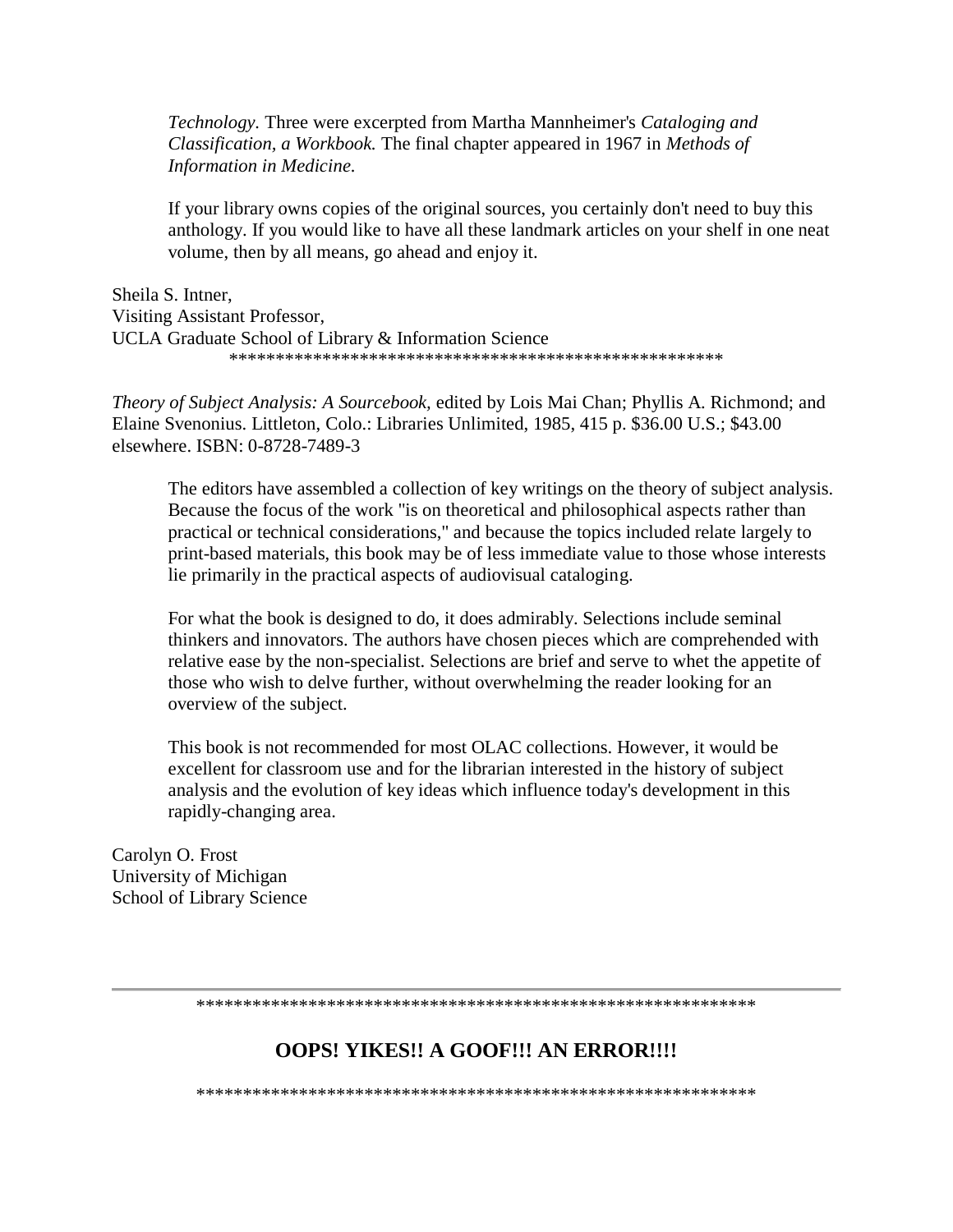The Q&A editor wishes to correct an error which occurred in the Q&A column in v. 6, no. 1, p. [26.](http://ublib.buffalo.edu/libraries/units/cts/olac/newsletters/mar86.html#p26) Simulation games code as type "r" and should be cataloged using the AV format (see OCLC AV format FF:26). The quote from Glenn Patton is from an out of date source. Our apologies to Glenn and to anyone we confused on this subject. Our thanks to Glenn for letting us know quickly of the error. Glenn notes that on OCLC, records for simulation games input as type "a" records should be reported as needing a type code change to "r." -- v.u.

## **QUESTIONS AND ANSWERS Verna Urbanski, Editor**

**QUESTION:** Has UTLAS loaded the software for the MRDF and Visual Materials formats yet?

**ANSWER:** Yes, UTLAS users can now catalog these materials on the system. RLIN has brought up MRDF format also. UTLAS will be loading 16,000 AVLINE records (National Library of Medicine audiovisual records) into their system soon, and OCLC is investigating what is required to load AVLINE records. RLIN will be indexing the 753 (Technical Details) field. This is the field which indicates the make and model of the machine, the programming language and the operating system. Currently OCLC does not index the 753. --- Verna Urbanski

**QUESTION:** I am cataloging a slide set with two cassettes, one for automatic advance and one for manual advance. How do I describe these cassettes in the physical description? They contain the same thing. Should it be 1 sound cassette (2 copies)?

**ANSWER:** Catalog it as  $+$  \$e 2 sound cassettes.

### --- Nancy Olson

LC would add a note to the cataloging: Sound accompaniment separate for manual and automatic.

--- Dick Thaxter

**QUESTION:** I am cataloging a series on nutrition and health. Each module has two videocassettes and one booklet. We are cataloging each videocassette separately, but don't know what to do with the booklet. Should we catalog it separately too?

**ANSWER:** No, Catalog it as accompanying material for one of the videocassettes . In my library, I would xerox the booklet so that the second videocassette would also have a manual to go with it. But that is a matter of institution policy. --- Nancy Olson

If a xeroxed second copy is created to accompany the second videocassette, it would be a good idea to document the procedure and establish policies for adding local notes to the cataloging and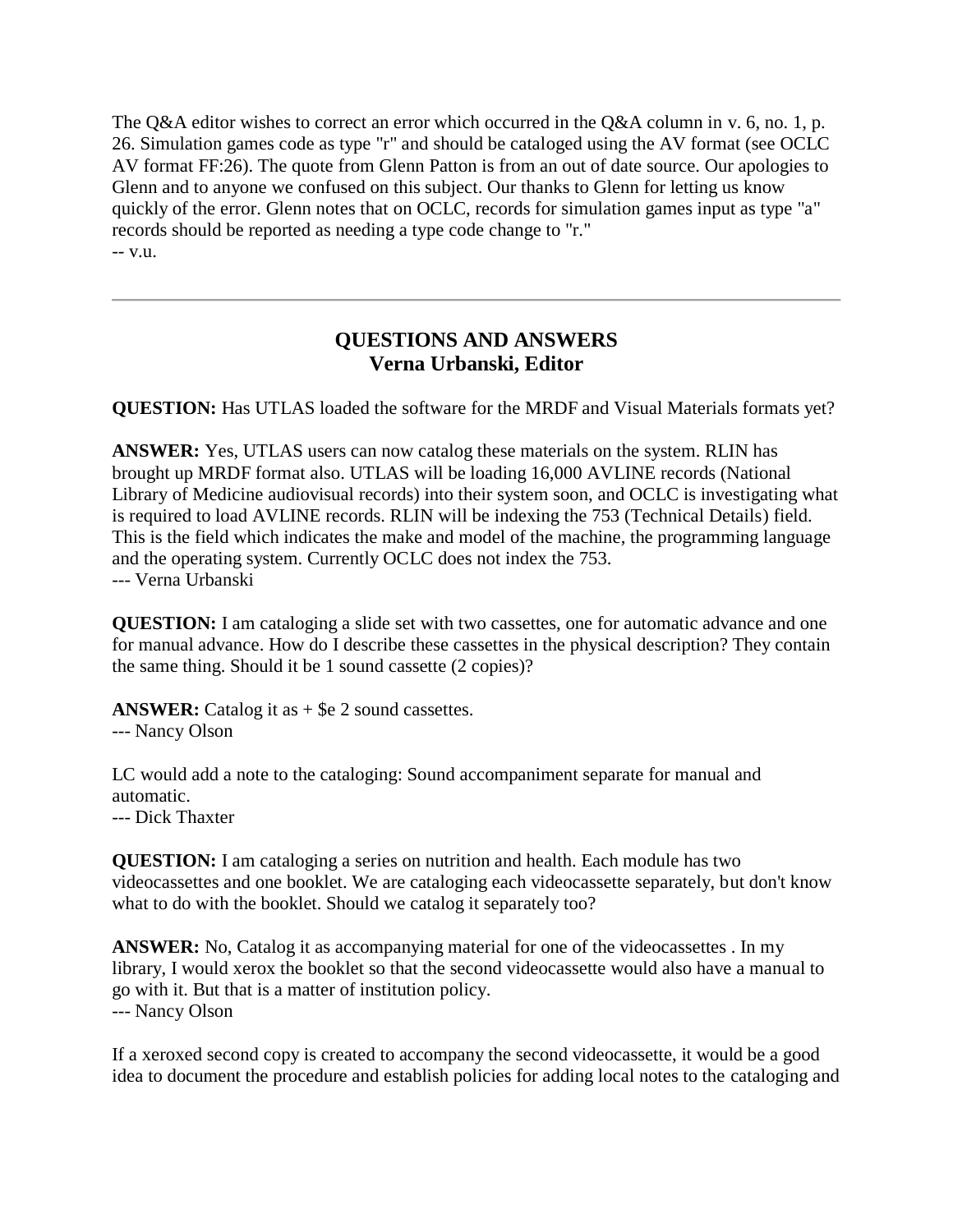counting these things in your statistics. --- Verna Urbanski

**QUESTION:** Would you enter a set of 24 slides of pictures taken at the Louvre by one photographer under the photographer?

**ANSWER:** You ask the same questions as always, i.e,, where did it emanate from? For most titles, entry is under title. --- Dick Thaxter

**QUESTION:** AACR2 requires use of the p date. I have an anthology of jazz with several dates, which one would I use?

**ANSWER:** Use the latest date available on the material in hand and record the other dates in a note.

--- Glenn Patton

The latest date should be bracketed in as the inferred date of publication. The other dates should be placed in a note. Generally, LC catalogers ignore p dates except to use to infer a date of publication.

--- Dick Thaxter

**QUESTION:** I am cataloging a transparency that has a map on it. Do I need to use the maps format, or can I catalog it as a transparency?

**ANSWER:**If it is a transparency, catalog it as a transparency. --- Glenn Patton

**QUESTION:** What is the difference between a chart and a table? I find this to be enormously confusing!!

**ANSWER:** Table is not a used term in AACR2 so to a certain degree this helps. A cataloger must judge what is a table as opposed to a chart. This is a decision that should be made quickly without a lot of internal debate.

--- Dick Thaxter

I agree with Dick. If the patron will not know the difference, it is not worth the time it requires for deliberation.

--- Nancy Olson

**QUESTION:** How do I catalog a VHS hi-fi sound recording on a videocassette with no pictures?

**ANSWER:** Catalog as a videocassette (AACR2, chapter 7) using the gmd [videorecording]. We have to follow the physical form as long as we follow AACR2. Borrow as necessary from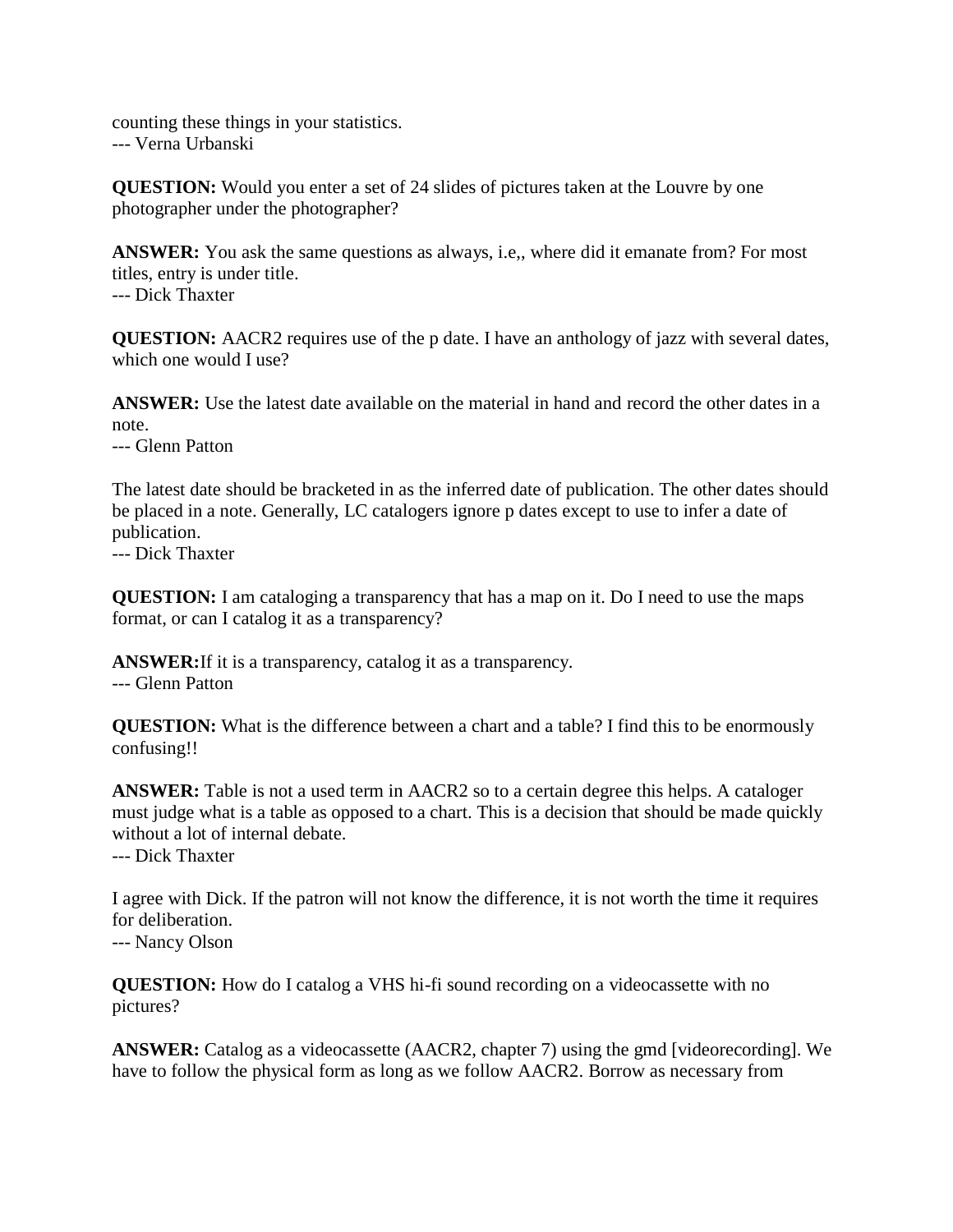chapter 6 for notes. --- Nancy Olson

Catalog as a sound recording following chapter 6 even though you use a videocassette player to play it. While its physical format may be a videocassette, such an item does not meet the requirements of the AACR2 definition of "videorecording" and, therefore, chapter 7 is not the appropriate chapter to apply. It does meet the definition of "sound recording." In reality, some combination of chapters 6 & 7 may be needed to describe such a sound recording accurately. --- Glenn Patton

The title should be cataloged as a videorecording. You catalog based on form, not content. It requires a VCR to play. You should ask yourself: "What am I cataloging?" If the answer is, a videocassette, then catalog the item as a videocassette. An official answer to this question has yet to be determined for items containing different formats, and underscores the need for answers to problems posed for format integration.

--- Sheila Intner

It seems appropriate to consult both chapter  $6 \& 7$ , but base the physical description and gmd on chapter 7. Martha Yee (UCLA Film, Radio and Television Archives) has encountered a similar problem in cataloging sound track film without images. She has cataloged them using the films format.

--- Dick Thaxter

## **MEMBERSHIP APPLICATION FORM**

Membership in Online Audiovisual Catalogers is available for single or multiple years. The membership year is from January 1 through December 31. Membership includes a subscription to *OLAC Newsletter*. Membership rates are:

> **single year - US - \$5.00 personal ; \$10.00 institutional Non-US - \$7.00 personal ; \$12.00 institutional two year - US - \$9.00 personal ; \$19.00 institutional Non-US - \$13.00 personal ; \$23.00 institutional three year - US - \$12.00 personal ; \$27.00 institutional Non-US - \$18.00 personal ; \$33.00 institutional**

Payment in US funds only, please. Make check payable to ONLINE AUDIOVISUAL CATALOGERS and mail to:

> Catherine Leonardi OLAC Treasurer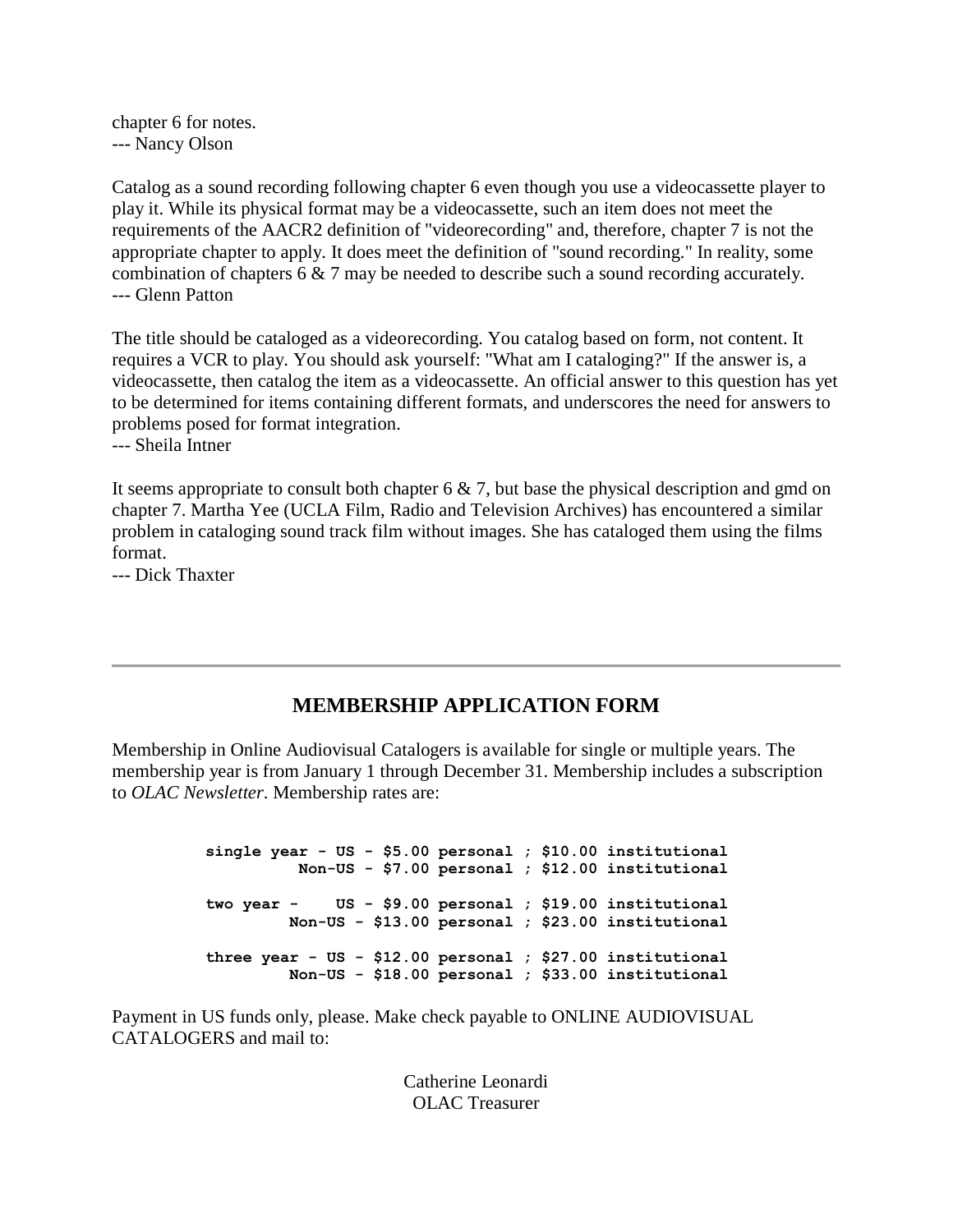### 3604 Suffolk Durham, NC 27707

\* \* \* \* \* \* \* \* \* \* \* \* \* \* \* \* \* \* \* \* \* \* \* \* \* \* \* \* \* \* \* \* \* \* \* \* \* \* \* \* \* \* \* \* \* \* \* \* \* \*

### TO APPLY FOR MEMBERSHIP IN OLAC OR TO RENEW YOUR MEMBERSHIP XEROX THE FORM BELOW

\* \* \* \* \* \* \* \* \* \* \* \* \* \* \* \* \* \* \* \* \* \* \* \* \* \* \* \* \* \* \* \* \* \* \* \* \* \* \* \* \* \* \* \* \* \* \* \* \* \*

Circle the correct information:

|                 |  |  |      |                     | I wish to ( renew my membership in // join ) OLAC |                    |
|-----------------|--|--|------|---------------------|---------------------------------------------------|--------------------|
| I am enclosing: |  |  |      | \$5 \$7 \$10 \$12   |                                                   | for 1986           |
|                 |  |  | S9 - | \$13 \$19 \$20      |                                                   | for 1986/1987      |
|                 |  |  |      | \$12 \$18 \$27 \$33 |                                                   | for 1986/1987/1988 |

CHECK HERE IF YOU **DO NOT** WANT YOUR NAME ON A MAILING LIST WHICH IS SOLD TO AV RELATED ORGANIZATIONS \_\_\_

NAME: ADDRESS:

## The *OLAC NEWSLETTER*

is a quarterly publication of Online Audiovisual Cataloger, Inc. appearing in March, June, September, and December.

Missing issues must be claimed no later than three months after the month of issue. Claiming deadlines are: June 30 (March issue); September 30 (June issue); December 31 (September issue); and March 31 (December issue.)

ISSN: 0739-1153

## *OLAC NEWSLETTER* **EDITORIAL STAFF**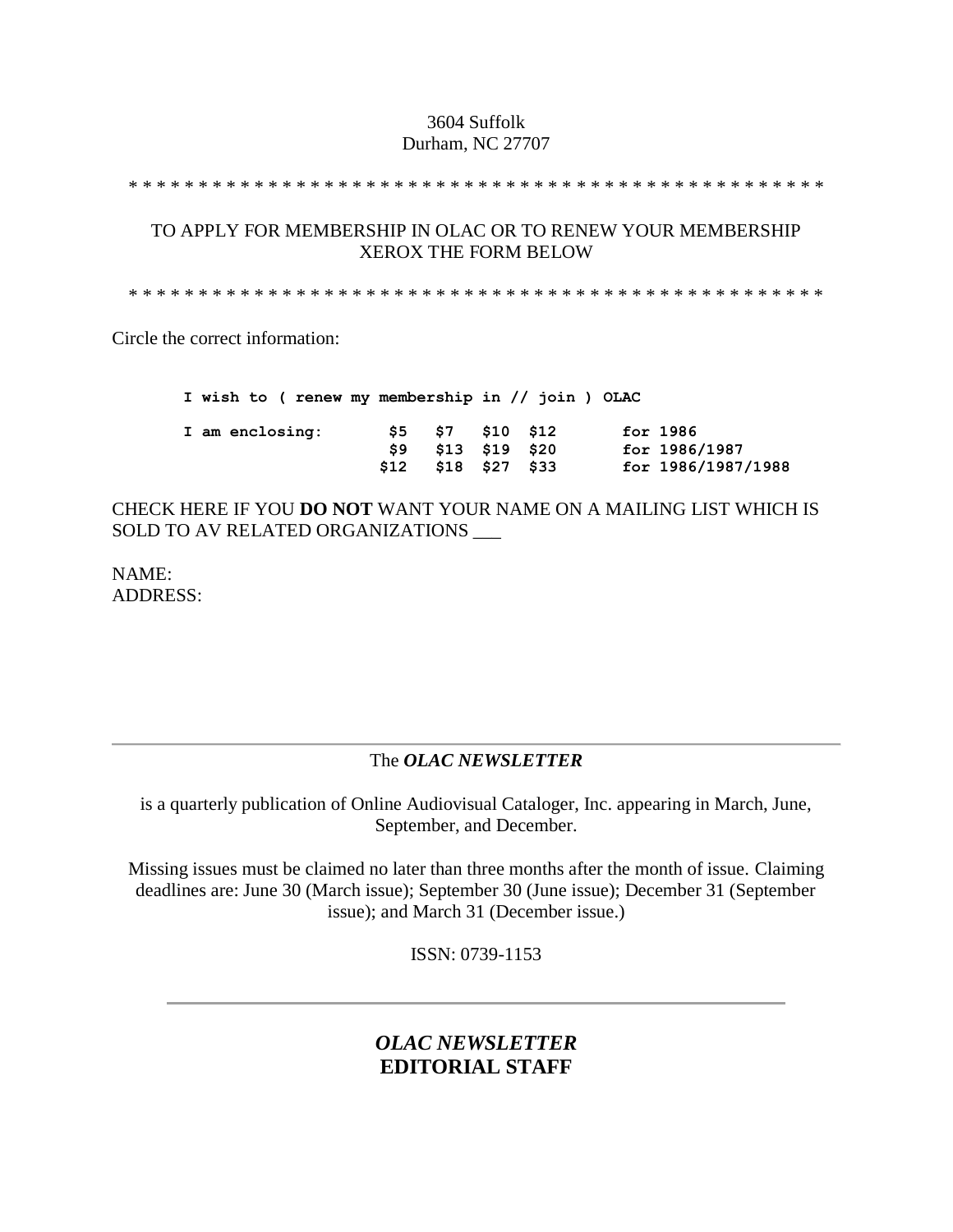|               | EDITOR-IN-CHIEF            | PRODUCTION EDITOR              |
|---------------|----------------------------|--------------------------------|
|               |                            |                                |
|               | Grace Agnew                | Sharon Grieggs                 |
| Almquist      | Swilley Library            | Willis Library                 |
|               | Mercer University Atlanta  | P.O. Box 5188                  |
|               |                            | North Texas State              |
|               | 3001 Mercer University Dr. |                                |
| University    |                            |                                |
|               | Atlanta, GA 30341          | Denton, TX 76203               |
|               |                            |                                |
|               | NEWS AND ARTICLES EDITOR   | CONFERENCE REPORTS             |
| <b>EDITOR</b> |                            |                                |
|               | Barbara L. DeCoster        | Ann S. (Bobby)                 |
| Ferquson      |                            |                                |
|               |                            |                                |
|               | Library Media Center       | Louisiana State                |
| Library       |                            |                                |
|               | Bellvue Community College  | 760 Riverside North            |
|               | 300 Landerholm Circle S.E. | P.O. Box 131                   |
|               | Bellvue, WA 98007          | Baton Rouge, LA                |
| 70821         |                            |                                |
|               |                            |                                |
|               | <b>BOOK REVIEW EDITOR</b>  |                                |
|               |                            | <b>OUESTIONS &amp; ANSWERS</b> |
| <b>EDITOR</b> |                            |                                |
|               | Anne A. Salter             | Verna Urbanski                 |
|               | Atlanta Historical Society | Thomas G. Carpenter            |
| Library       |                            |                                |
|               | 3101 Andrews Dr.           | University of North            |
| Florida       |                            |                                |
|               | Atlanta, GA 30305          | P.O. Box 17605                 |
|               |                            |                                |
|               |                            | Jacksonville, FL               |
| 32245-7605    |                            |                                |

Materials for publication in the *OLAC Newsletter* should be sent to the appropriate editor. Persons wishing to review books are invited to write to Anne Salter indicating their special areas of interest and qualifications. For AV cataloging questions, contact Verna Urbanski. Articles should be typed, double spaced, and consistent in length and style with other items published in the *Newsletter*. The submission deadline for the [September issue](http://ublib.buffalo.edu/libraries/units/cts/olac/newsletters/sept86.html) is July 15, 1986.

For membership renewal and change of address contact:

Catherine Leonardi OLAC Treasurer 3604 Suffolk Durham, NC 27707

For general information about OLAC, contact:

Katha Massey, OLAC Chair Catalog Dept. University of Georgia Libraries